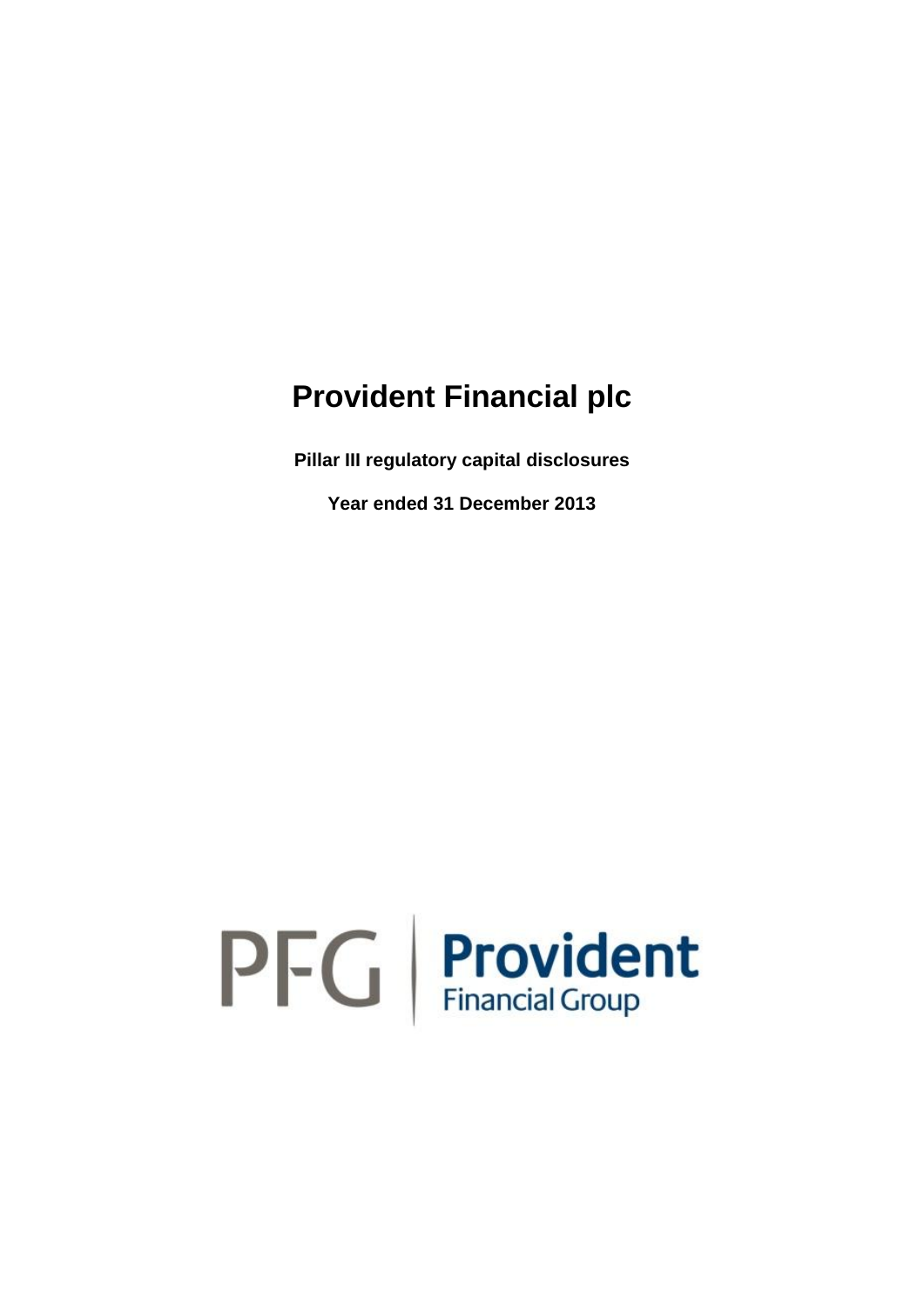### **CONTENTS**

### Page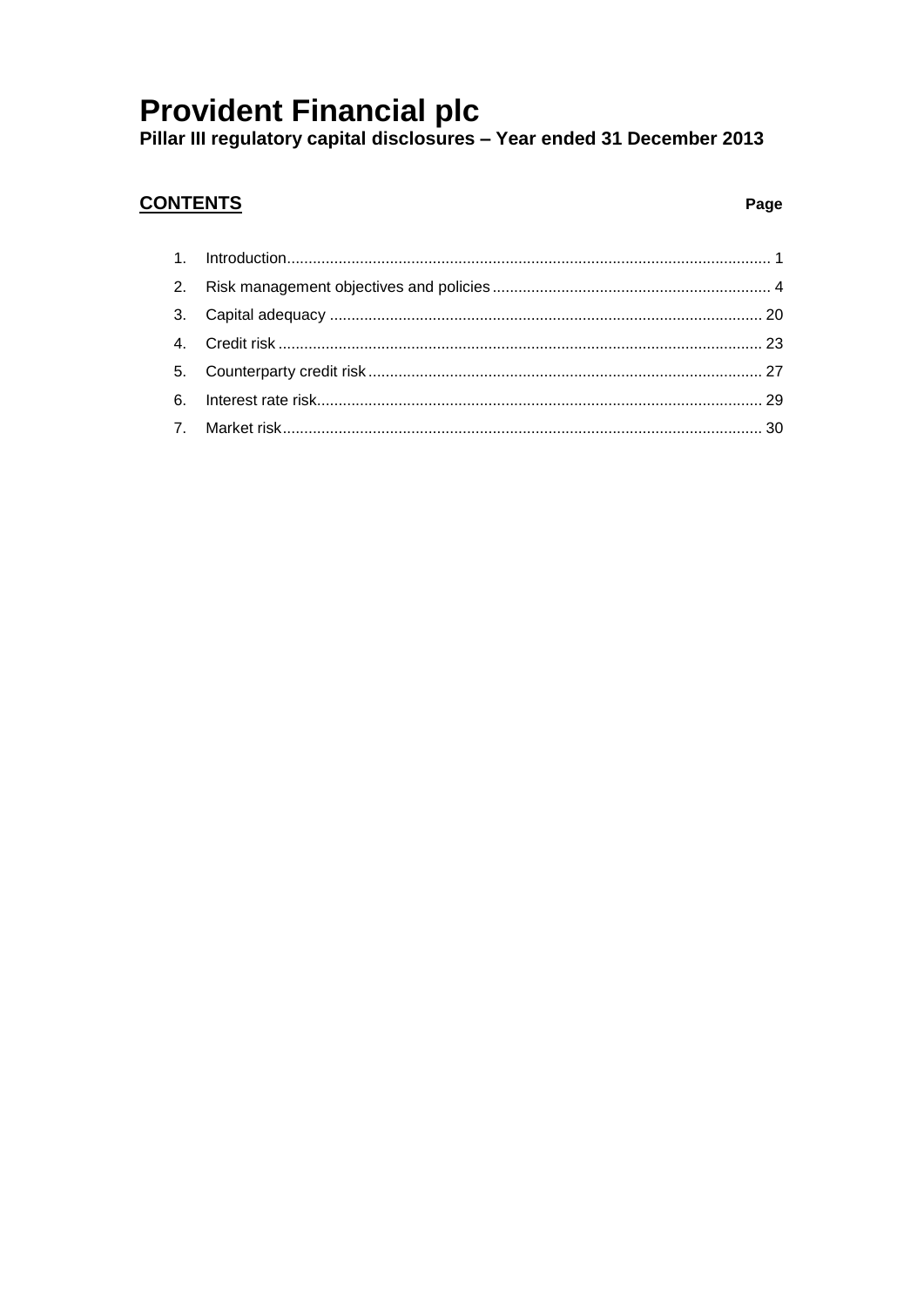**Pillar III regulatory capital disclosures – Year ended 31 December 2013**

### <span id="page-2-0"></span>**1. Introduction**

### **1.1 Background**

The Provident Financial plc group (the group) comprises two principal trading divisions:

- Vanquis Bank which provides credit cards to the non-standard UK consumer credit market and accepts retail deposits. In 2012, Vanquis Bank established a Polish branch and commenced a pilot issuing credit cards to the non-standard Polish consumer credit market; and
- The Consumer Credit Division (CCD) primarily providing home credit to the nonstandard UK consumer credit market. In November 2013, CCD also launched Satsuma Loans, an online instalment loan product, closely aligned with home credit.

At 31 December 2012, Vanquis Bank was regulated by the Financial Services Authority (FSA). Following the legal transition on 1 April 2013, Vanquis Bank is now authorised by the Prudential Regulation Authority (PRA) and regulated by the PRA and the Financial Conduct Authority (FCA). The PRA sets requirements for Vanquis Bank relating to capital and liquidity adequacy and large exposures.

CCD operates under a number of consumer credit licences granted by the OFT but is not subject to PRA regulation. The group, incorporating both Vanquis Bank and CCD, is the subject of consolidated supervision by the PRA by virtue of Provident Financial plc being the parent company of Vanquis Bank. The PRA sets requirements for the consolidated group in respect of capital adequacy and large exposures, but not in respect of liquidity.

Under changes to the regulatory regime introduced by the Financial Services Act 2012, consumer credit regulation is to be transferred from the OFT to the FCA on 1 April 2014.

### **1.2 BASEL II**

The BASEL II regulatory framework revised the BASEL I regulatory framework. The aim of BASEL II is to make regulatory capital requirements more risk sensitive and representative of risk management controls and procedures in place within firms.

The BASEL II regulatory framework was implemented in the European Union via the Capital Requirements Directive (CRD). The group and Vanquis Bank adopted the CRD with effect from 1 January 2008. The CRD comprises three Pillars:

- Pillar I is the calculation of minimum regulatory capital requirements which firms are required to hold against risk, the most significant elements for the group being credit risk and operational risk.
- Pillar II requires an Internal Capital Adequacy Assessment Process (ICAAP) by firms to assess whether additional regulatory capital over and above Pillar I should be held based on the risks faced by a firm and the risk management processes in place. A firm's Individual Capital Guidance (ICG) is set by the PRA based on the ICAAP.
- Pillar III complements Pillars I and II and aims to encourage market discipline by developing a set of disclosure requirements which allow market participants to assess key pieces of information on a firm's capital, risk exposures, risk management processes and remuneration.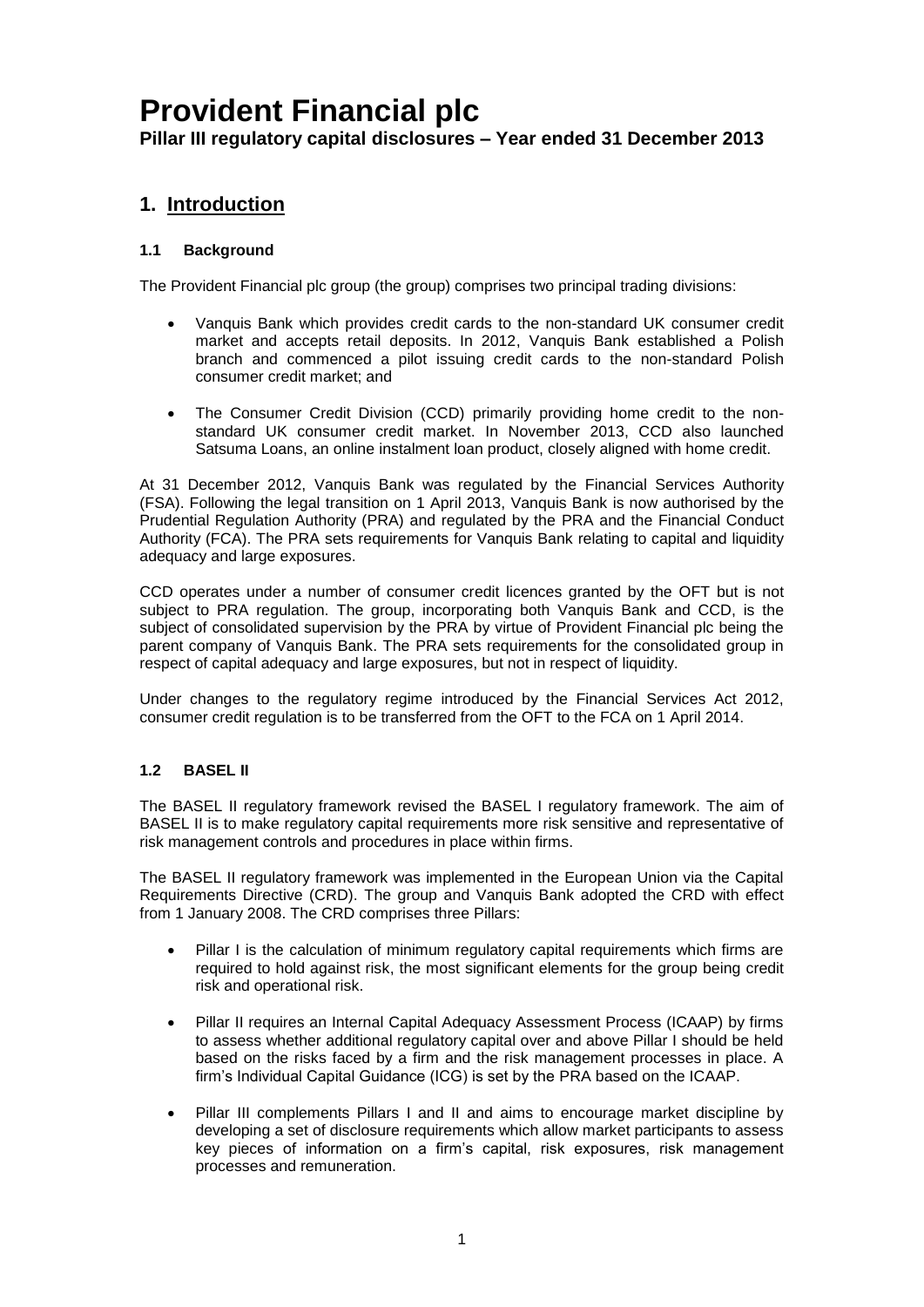The Basel III regulatory framework was finalised in December 2010 by the Basel Committee on Banking Supervision and is being implemented in Europe through the Capital Requirement Directive IV (CRD IV).

In December 2013, the PRA published its rules and supervisory statements which complement the CRD IV EU legislative package. The EU text was formally published in the Official Journal of the EU in June 2013. CRD IV is effective 1 January 2014 and is made up of the Capital Requirements Regulation (CRR), which is directly applicable on firms across the EU, and the Capital Requirements Directive (CRD), which must be implemented through national law. CRD IV also makes changes to rules on corporate governance, including remuneration, and introduces standardised EU regulatory reporting, referred to as COREP and FINREP.

### **1.3 Pillar III disclosure policy**

The group's Pillar III disclosure policy is as follows:

### **Frequency of disclosures**

Pillar III regulatory capital disclosures will be made on an annual basis using the group's yearend date of 31 December. The disclosures will be published by 30 April each year. More frequent disclosures will be made if there is a material change in the nature of the group's risk profile during any particular year.

### **Media and location of Pillar III disclosures**

The Pillar III regulatory capital disclosures will be published on the group's corporate website [www.providentfinancial.com.](http://www.providentfinancial.com/)

The group's annual report and financial statements set out a summary of the group's risks together with the controls and procedures in place to mitigate the risks. The latest annual report and financial statements are also published on the group's corporate website.

#### **Board approval**

The group's Pillar III regulatory capital disclosure policies were approved by the board of directors (the board) on 19 June 2008.

### **1.4 Basis of Pillar III disclosures**

The Pillar III disclosures have been prepared for the group as a whole in accordance with the rules laid out in the PRA BIPRU Handbook, Chapter 11. The disclosures provide information on the capital adequacy and risk management processes of the group.

The results of all subsidiary undertakings have been included in the Pillar III disclosures. Vanquis Bank's requirement to maintain regulatory capital and liquid resources above a level determined by the PRA could restrict the ability and size of dividend payments to Provident Financial plc and the ability to repay amounts under a loan facility from Provident Financial plc to Vanquis Bank. There are no other current or foreseen material practical or legal impediments to the prompt transfer of capital resources or repayments of liabilities between Provident Financial plc and its subsidiary undertakings.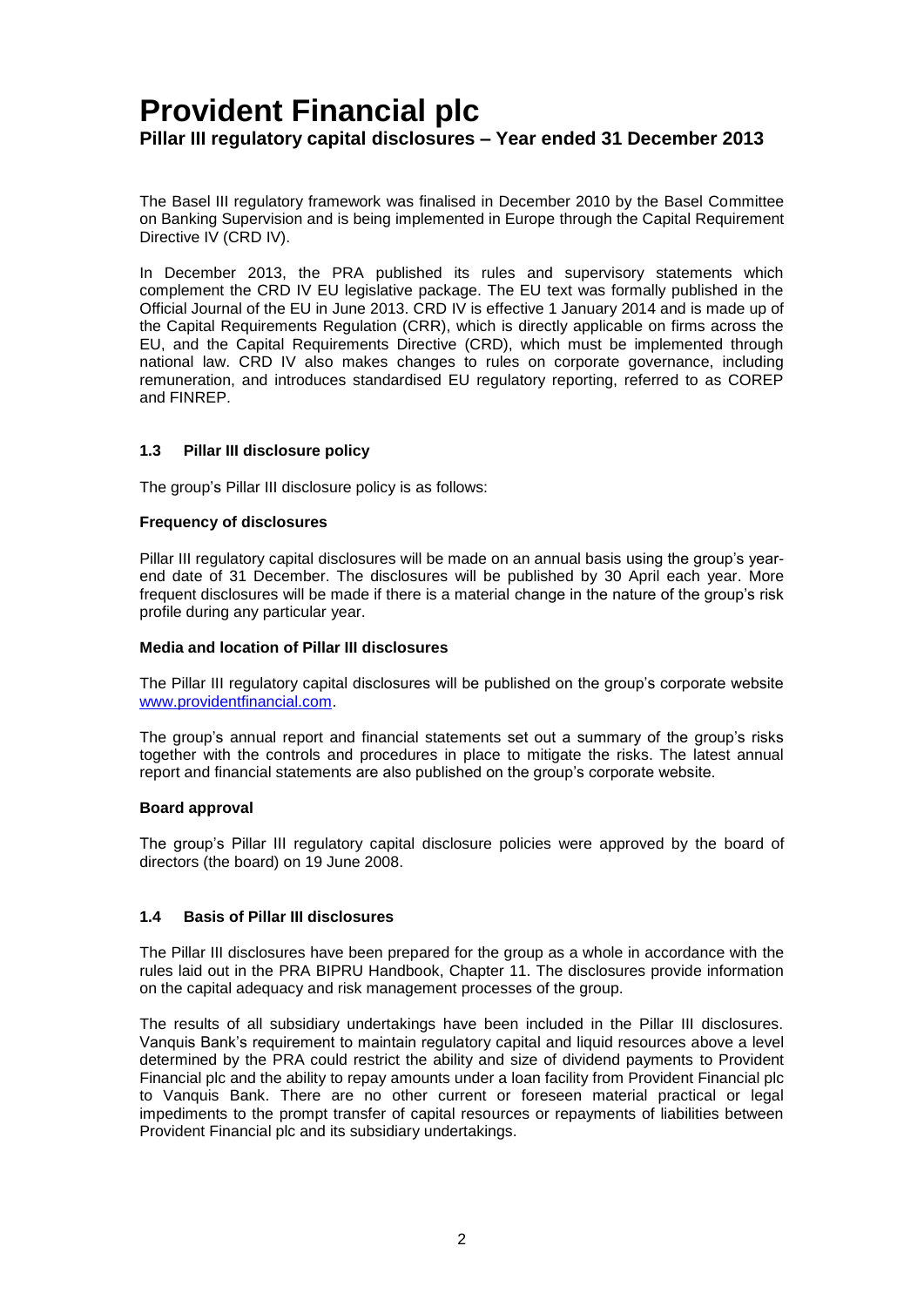From 2011, Vanquis Bank has been required to prepare remuneration code Pillar III disclosures in addition to the regulatory capital disclosures. These disclosures are the subject of a separate and stand-alone document and are published on the Vanquis Bank website, [www.vanquis.co.uk,](http://www.vanquis.co.uk/) on an annual basis.

The Pillar III disclosures were approved for publication by Provident Financial plc and Vanquis Bank in March 2014.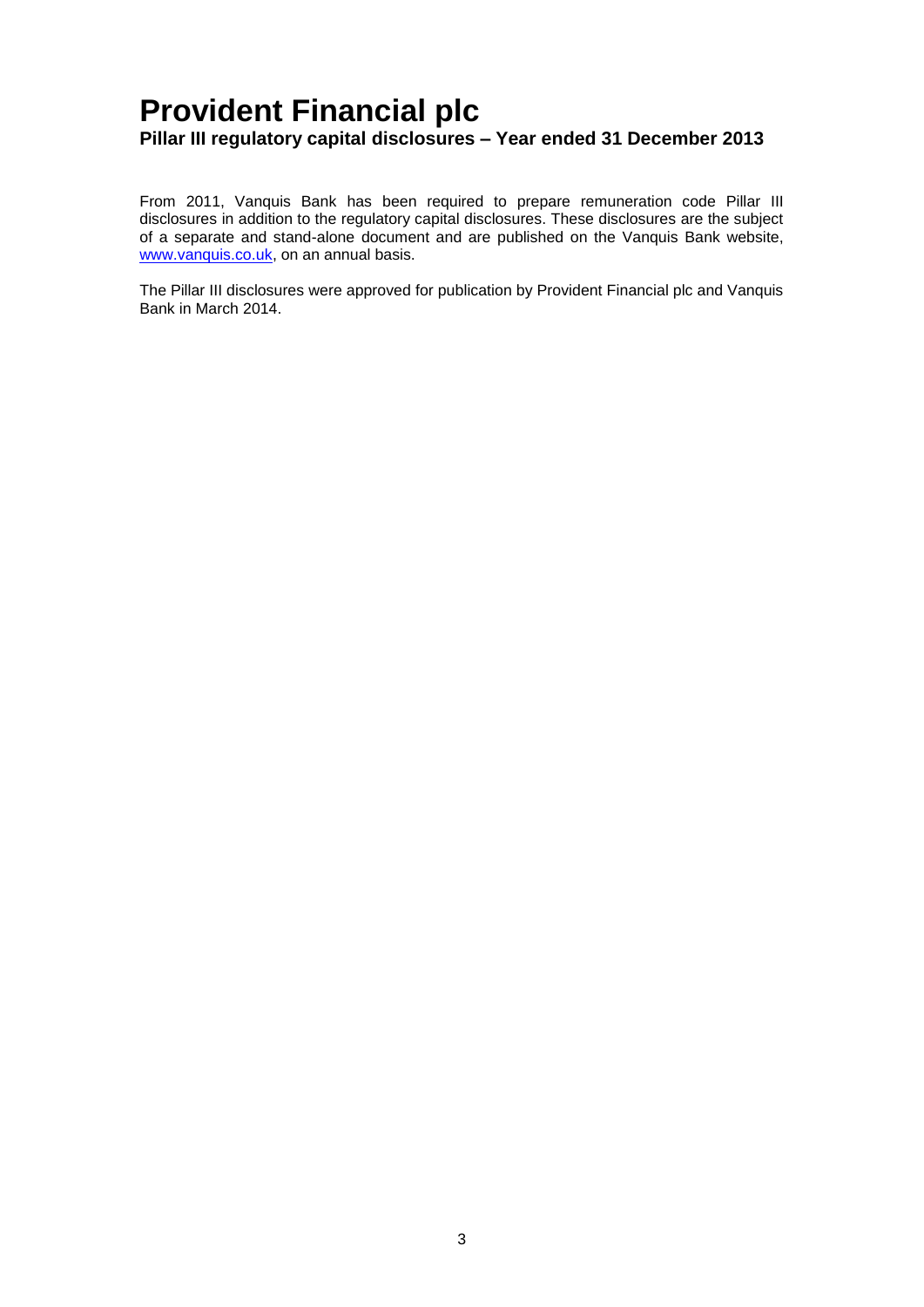**Pillar III regulatory capital disclosures – Year ended 31 December 2013**

### <span id="page-5-0"></span>**2. Risk management objectives and policies**

### **2.1 Risk management objectives**

The board is responsible for the alignment of strategy and risk, and for maintaining a soundsystem of risk management and internal controls. The system is designed to manage, rather than eliminate, the risk of failure to achieve business objectives and maintain a sufficient level of regulatory capital in excess of the ICG set by the PRA.

The risk management framework is overseen by the risk advisory committee. The committee is required to consider the nature and extent of the risks facing the group, keep them under review, review the framework to mitigate such risks and notify the board of changes in status and control of risks. The risk advisory group reviews the divisional risk registers and reports to the risk advisory committee.

During 2013, the group has reviewed and approved the group's risk appetite framework, performed a full financial review, established an overall risk management status report and begun to develop a separate conduct risk framework, approach and processes due to the transition to the FCA regime from 1 April 2014.

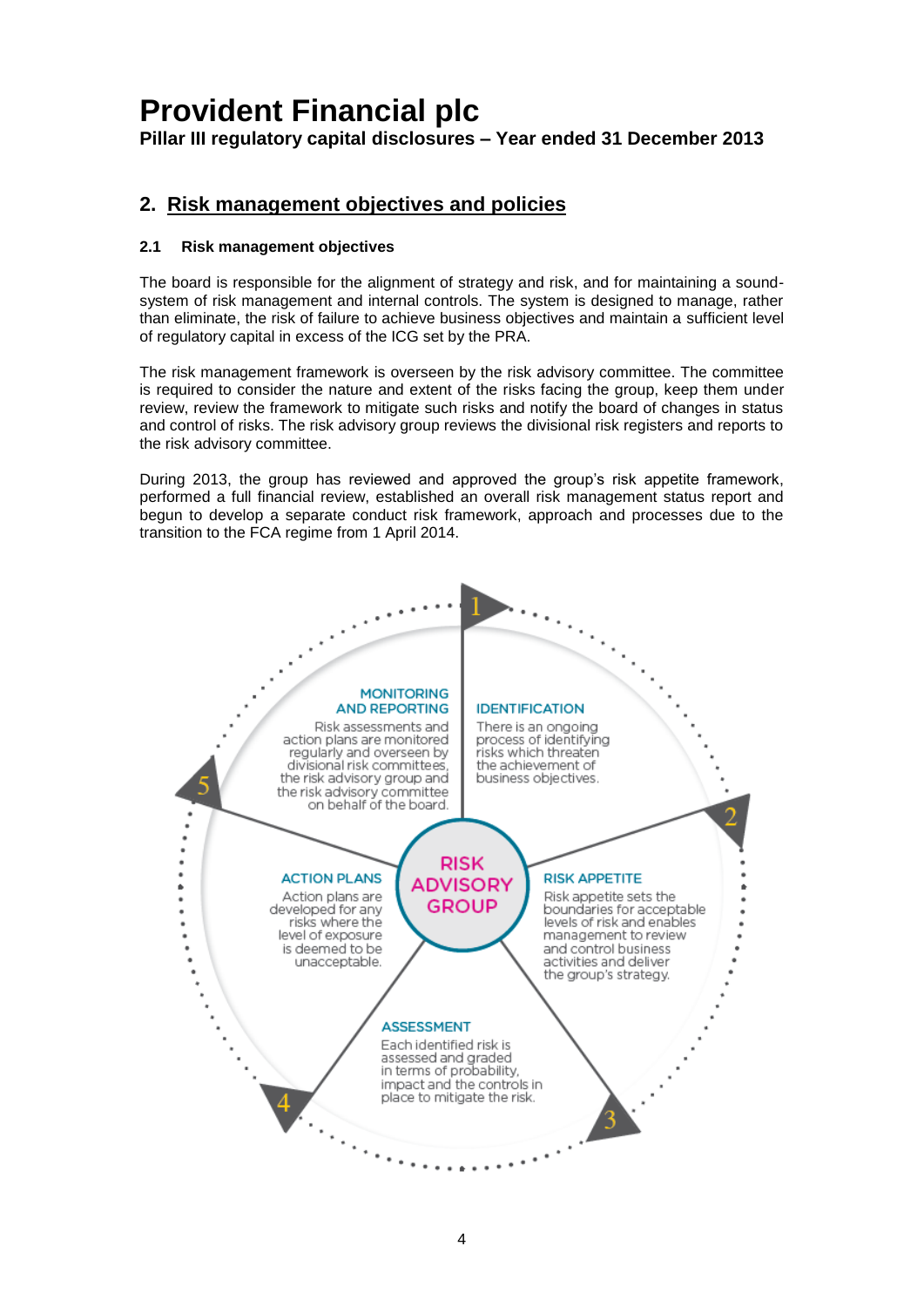**Pillar III regulatory capital disclosures – Year ended 31 December 2013**

### **2.2 ICAAP**

In accordance with the regulations, the group is required to conduct an ICAAP on an annual basis or more frequently if there is a material change in the nature, trading status or risk profile of the group. The ICAAP allows the board to assess whether the group's risk management objective is being met.

The key output of the ICAAP is a document which:

- Provides a background to the group including the group structure, strategy, key management and the internal control framework and risk management processes;
- Calculates the minimum capital required under Pillar I of the regulations for both the group and Vanquis Bank;
- Identifies the various additional risks facing the group and Vanquis Bank not included in Pillar I and considers the required level of additional capital to be held against those risks (Pillar II);
- Calculates the overall regulatory capital requirement of the group and Vanquis Bank as a result of Pillar I and Pillar II; and
- Performs stress testing on the group and Vanquis Bank's budget projections to ensure that both the group and Vanquis Bank's calculated regulatory capital requirement and the ICG is sufficient even under extreme scenarios.

The group and Vanquis Bank operate to the ICGs set by the FSA in June 2011.

The ICAAP is embedded into the group and Vanquis Bank's risk management framework. The group and Vanquis Bank's risk registers are periodically updated to ensure each of the risks are allocated into the PRA risk categories. In addition, estimates are made of the level of regulatory capital, if any, that should be held against each risk and then, after aggregating these amounts, this total is compared to the group and Vanquis Bank's regulatory capital requirement as set by the PRA and the group and Vanquis Bank's actual level of regulatory capital. On an annual basis, or more frequently if required, the group's ICAAP document is updated and approved by the board.

Sections [2.3](#page-6-0) and [2.4](#page-12-0) of this report set out:

- The key features of the group and Vanquis Bank's internal control and risk management framework that are assessed as part of the ICAAP; and
- The key risks which are considered within the ICAAP to assess the overall level of regulatory capital required to be held by the group and Vanquis Bank after taking account of the adequacy of the group's internal control and risk management framework.

### <span id="page-6-0"></span>**2.3 Risk management framework**

The board is responsible for the alignment of strategy and risk, and for maintaining a sound system of risk management and internal controls. The group continues to drive improvements to the risk management processes and systems, which are designed to manage, rather than eliminate, the risk of failure to achieve business objectives.

The group has a robust governance and internal control framework. The key elements of the internal control system, including the financial reporting processes, have been established in accordance with the FRC's Internal Control: Guidance for Directors and the FCA's Disclosure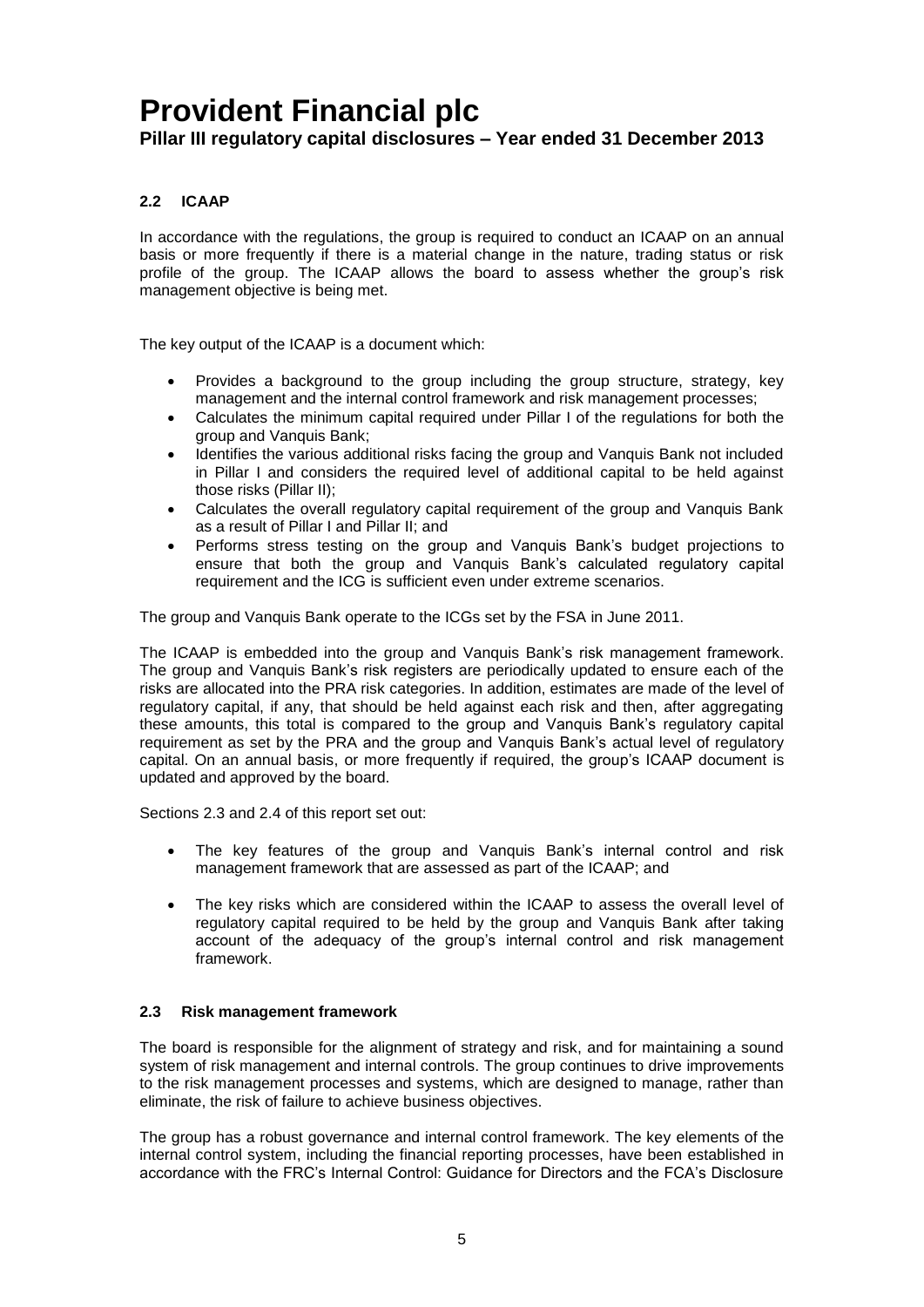and Transparency Rules. Certain responsibilities in respect of internal control and risk management are delegated to various sub-committees, who report directly to the group board.

The group board and its committees are supported by various policies, procedures and reporting mechanisms as set out in the following chart:



The group's risk appetite is aligned with the policies, controls and approval limits determined within the risk management framework. This ensures that the group has an effective system of internal control and risk management to manage the group prudently within its regulatory capital requirements and to mitigate the potential for material financial loss to the business.

The roles and responsibilities of the committees noted above are as follows:-

#### **Board of directors**

The board is responsible for the group's overall system of internal control and for reviewing its effectiveness. The board comprises two executive directors, four non-executive directors and a non-executive Chairman and normally meets nine times a year including an annual two day planning conference. The board delegates authority to a number of formal sub-committees including the audit committee, the risk advisory committee (RAC) and the group executive committee. The board is considered to be well-balanced and has significant financial services and public company experience.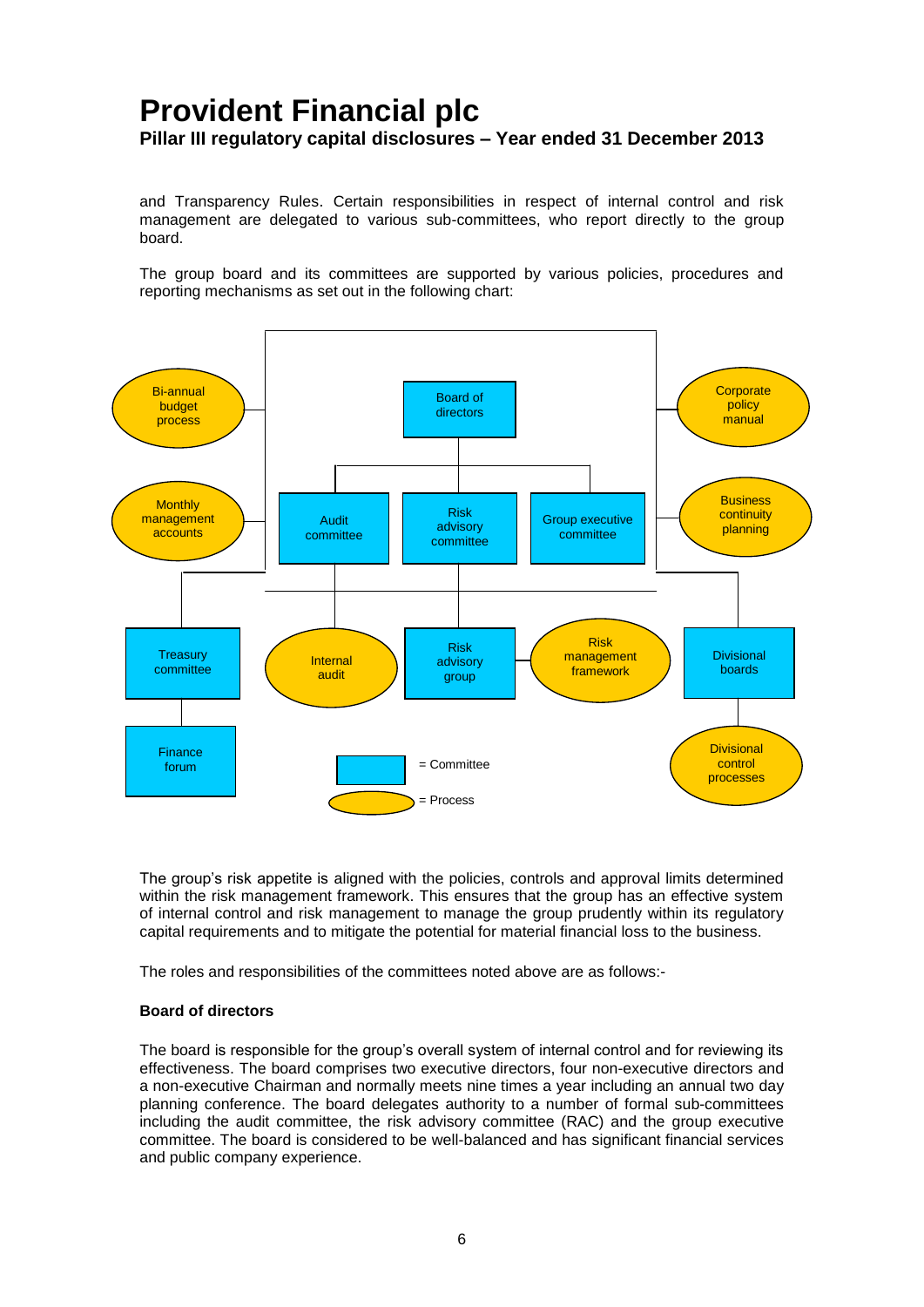**Pillar III regulatory capital disclosures – Year ended 31 December 2013**

### **Audit committee**

The audit committee comprises the non-executive Chairman and the four non-executive directors and up to 28 February 2014 was chaired by Stuart Sinclair. From 1 March 2014, Alison Halsey has taken over the chairmanship. The Chief Executive, Finance Director, Company Secretary and General Counsel, Head of Audit, Group Financial Controller and external audit partner from Deloitte LLP normally attend all meetings by invitation. The audit committee meets six times a year and is responsible for monitoring group-wide internal financial controls, appointment and appraisal of the external auditor, agreeing the internal audit plan each year, reviewing the reports produced by internal audit and reviewing the group's whistleblowing policy. The audit committee also reviews the financial statements, interim reports and preliminary announcements including any significant accounting judgements made in preparing them.

### **Risk advisory committee (RAC)**

The group's risk management framework is managed by the RAC on behalf of the board. The RAC comprises the non-executive Chairman and the four non-executive directors and up to 28 February 2014 was chaired by Rob Anderson. From 1 March 2014, Stuart Sinclair has taken over the chairmanship. The Chief Executive, Finance Director, Company Secretary and General Counsel, Director of Corporate Strategy and Risk, and Head of Audit normally attend by invitation. The RAC is responsible for designing, implementing and monitoring the risk management framework, considering the nature and extent of risks facing the group and appropriate mitigation, reviewing and approving the the group's annual ICAAP for submission to the board, reviewing the group's business continuity plans and notifying the board of any changes in the status and contol of risks. The RAC meets at least three times a year and delegates a number of responsibilities to the risk advisory group (RAG).

### **Risk advisory group (RAG)**

The RAG comprises the Finance Director, Chief Executive, Company Secretary and General Counsel, Group Financial Controller, Director of Corporate Strategy and Risk and Group Treasurer. The Head of Audit, Deputy Company Secretary and divisional risk managers also attend the meetings by invitation. The RAG considers the extent and nature of the risks facing the group, the extent and categories of risk which are acceptable to bear, the likelihood of any risk materialising, the group's ability to mitigate any risk, and the costs of operating particular controls relative to the benefits obtained. It also reviews the key risk registers prepared by the group and the divisional risk committees three times a year, challenging and making changes where appropriate. It submits a schedule of key risks, the group and divisional risk registers and the ICAAP to the RAC for review and approval.

#### **Treasury committee**

The treasury committee is chaired by the Finance Director and comprises the Group Treasurer, divisional finance directors, Group Financial Controller, Head of Tax and other key members of the finance function. The treasury committee manages the treasury activities of the group and meets at least six times a year. The treasury committee is not a formal subcommittee of the board but it regularly reports to the board on compliance with treasury policies and other treasury matters. The treasury committee is also responsible for monitoring the group's capital adequacy and liquidity positions.

#### **Finance forum**

The finance forum is chaired by the Finance Director and comprises the heads of finance, treasury, tax and legal within the group. The role of the finance forum is to monitor and discuss accounting and internal control issues, trading performance, tax and investor relations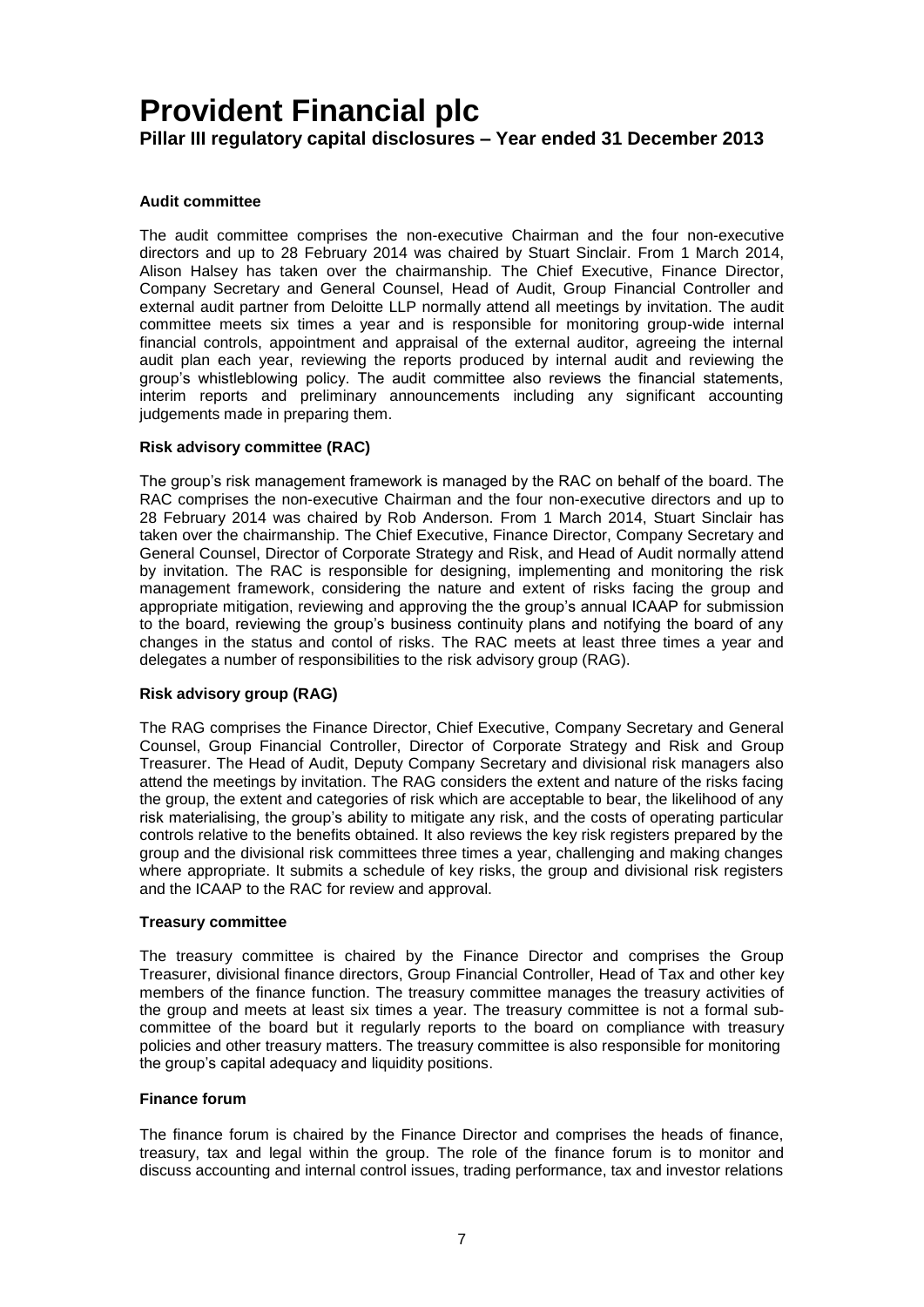matters. The finance forum meets at least six times a year in conjunction with the treasury committee.

#### **Divisional boards**

The group has two divisional boards; Vanquis Bank and CCD. Each divisional board is responsible for the day-to-day operations of their division. The divisional boards and their committees are responsible for managing the divisional risks and preparing divisional risk registers for review by the RAG and submission to the RAC.

The committees are supported by the following business functions and processes.

#### **Risk management framework**

The group has a robust risk management framework which is overseen by the RAC on behalf of the board. The committee is required to consider the nature and extent of the risks facing the group, keep them under review, review the framework to mitigate such risks and notify the board of changes in the status and control of risks. The RAG reviews the divisional risk register three times a year and reports to the RAC.

#### **Internal audit**

The group's internal audit function is provided by an in-house team led by the Head of Audit and regularly reviews the adequacy of internal controls (including financial, operational and compliance controls) in conjunction with the auditor and reports to the RAC and audit committee. An annual programme of work is established and approved by the audit committee which targets and reports on higher-risk areas. The board and audit committee papers include a summary of the results and recommendations from each internal audit review and a follow-up of previously reported recommendations.

#### **Corporate policies manual**

The group has a corporate policies manual which is fully aligned with the group's risk management framework and risk appetite and sets out authority levels and policy requirements within the group. The board requires the divisions and the corporate office to operate in accordance with the corporate policies manual and the divisions and the corporate office are obliged to certify compliance on a biannual basis. The corporate policy manual is supported by divisional policies documents.

#### **Business continuity planning**

Each division is responsible for preparing, maintaining and testing its own business continuity plans and ensuring that their plans are fit for purpose within the framework and strategy agreed by the RAG.

#### **Bi-annual budget process**

Each division produces a budget in November each year covering the current year out-turn, the budget for the following year and the forecast for the four subsequent years. The budgets are fully aligned with the group's strategy. Each division presents its budget to the executive directors before the budgets are consolidated and submitted to the board for approval at the December board meeting. A formal budget update is produced in May of the following year which is approved by the board at its June board meeting.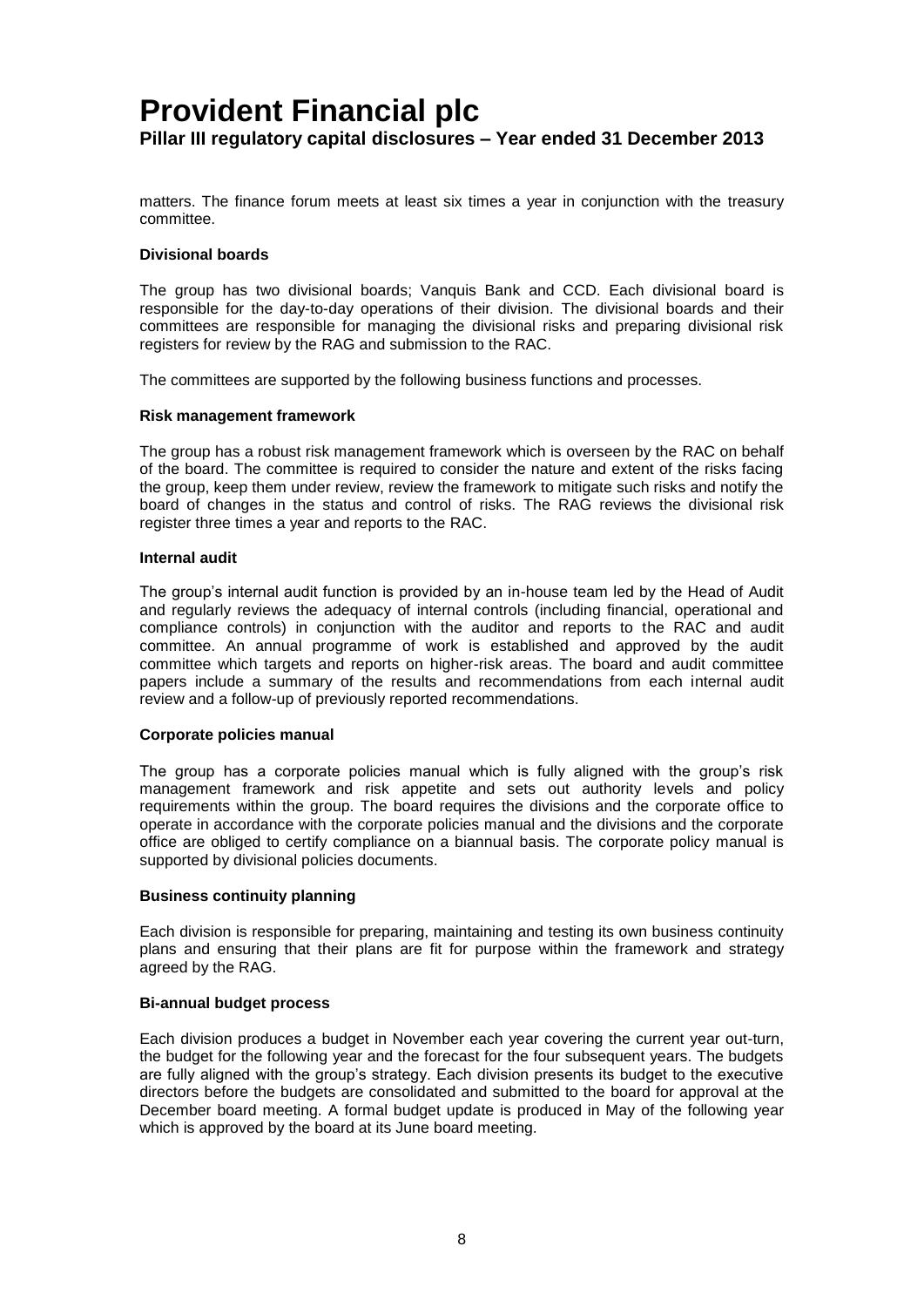### **Monthly management accounts**

Monthly management accounts are prepared comparing actual trading results by division to budget and the prior year. Capital adequacy, operational KPIs, funding and economic trends are also reported monthly. A rolling forecast of the full year out-turn is produced as part of the management accounts pack. Management accounts are distributed to the executive directors and senior members of the management team on a monthly basis and are distributed to the board for each board meeting.

#### **Divisional control processes**

The divisions have a number of important controls to manage risk as follows:

#### Vanquis Bank

Vanquis Bank has a well-established and robust governance structure. As a regulated entity with a banking licence, Vanquis Bank replicates a number of the internal control and risk management processes that are typically only held at a group level in many organisations. The board of Vanquis Bank is as follows:



 *\*Provident Financial plc board member*

The Vanquis Bank board comprises four executive directors, two independent non-executive directors and two non-executive directors. A further independent non-executive director is in the process of being recruited. The board of Vanquis Bank is considered to be well-balanced with significant financial services.

The board has a number of formal sub-committees, the most significant committees and functions within Vanquis Bank are as follows:

 *Audit committee* – Responsible for monitoring internal controls and accounting policies/issues. Chaired by an independent non-executive director.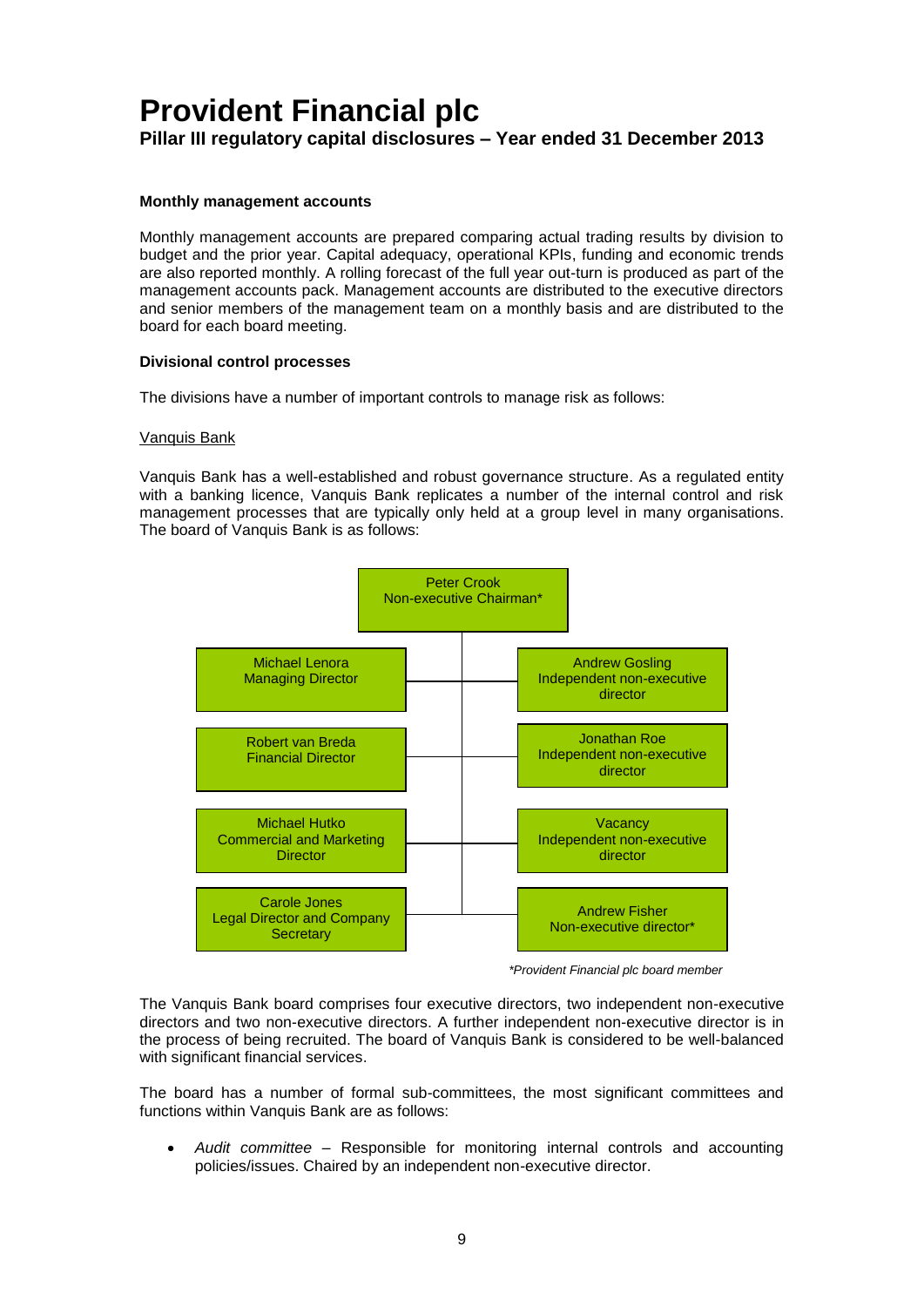**Pillar III regulatory capital disclosures – Year ended 31 December 2013**

- *Compliance committee*  Responsible for compliance and treating customers fairly (TCF). Chaired by an independent non-executive director.
- *Credit committee*  Implements credit policy and monitors credit performance. Chaired by Vanquis Bank's Credit Director.
- *Customer experience forum*  Reviews risks to the fair treatment of customers including conduct risk.
- *Deposits committee*  A sub-committee of the treasury committee with delegated responsibility for retail deposit pricing, tranche size and product changes. Chaired by Vanquis Bank's Finance Director.
- *Exco Risk Forum* Monitors risks to customers, staff and business performance in order to provide assurance to the Risk Committee that risks are adequately managed.
- *International steering group*  Oversees the management of the Poland pilot operation. The Poland Risk Forum and Poland Credit Committee also support the management of the operation in Poland.
- *Project management office*  An executive sign-off committee to oversee project justification and execution. Chaired by Vanquis Bank's Head of IT.
- *Remuneration committee*  Responsible for remuneration policy implementation and compliance with the Remuneration Code. Chaired by an independent non-executive director.
- *Risk committee* Responsible for the management and reporting of risk and for updating the divisional risk register on at least a quarterly basis. Chaired by an independent non-executive director.
- *Treasury committee* Responsible for the day-to-day monitoring of liquidity and capital requirements. Chaired by Vanquis Bank's Finance Director.
- Business areas and processes which support the risk management and controls framework are as follows:
	- *Compliance function* Responsible for assessing compliance with laws and regulations.
	- *Early warning bulletin* A pre-determined process to escalate potential loss events/business issues throughout the business.
	- *In-house reviews* An internal audit function which performs specific Vanquis Bank audit reviews and works with and is overseen by the group internal audit function in determining risk areas for review.
	- *Risk identification and controls self assessment framework*  Ongoing self assessment of control effectiveness against identified risks facing each business area.
	- *Risk management function*  Supports the risk committee in the identification and management of risks.

### CCD

In addition to the control from the divisional board and those group-wide controls, the most significant divisional controls within CCD are as follows:

 *Business risk committee (BRC)* – To ensure an appropriate and effective risk and governance framework is in place, including the setting of the overall risk appetite and enterprise wide risk policies and tolerances, enabling all business risks to be identified (including conduct risk and the ongoing consideration of customer outcomes), monitored, mitigated and reported, including the updating of the divisional risk register on at least a quarterly basis. The direct operational risk committee (DORC) and the home credit operational risk committee (HORC) more closely monitor operational and conduct risk and report into the BRC.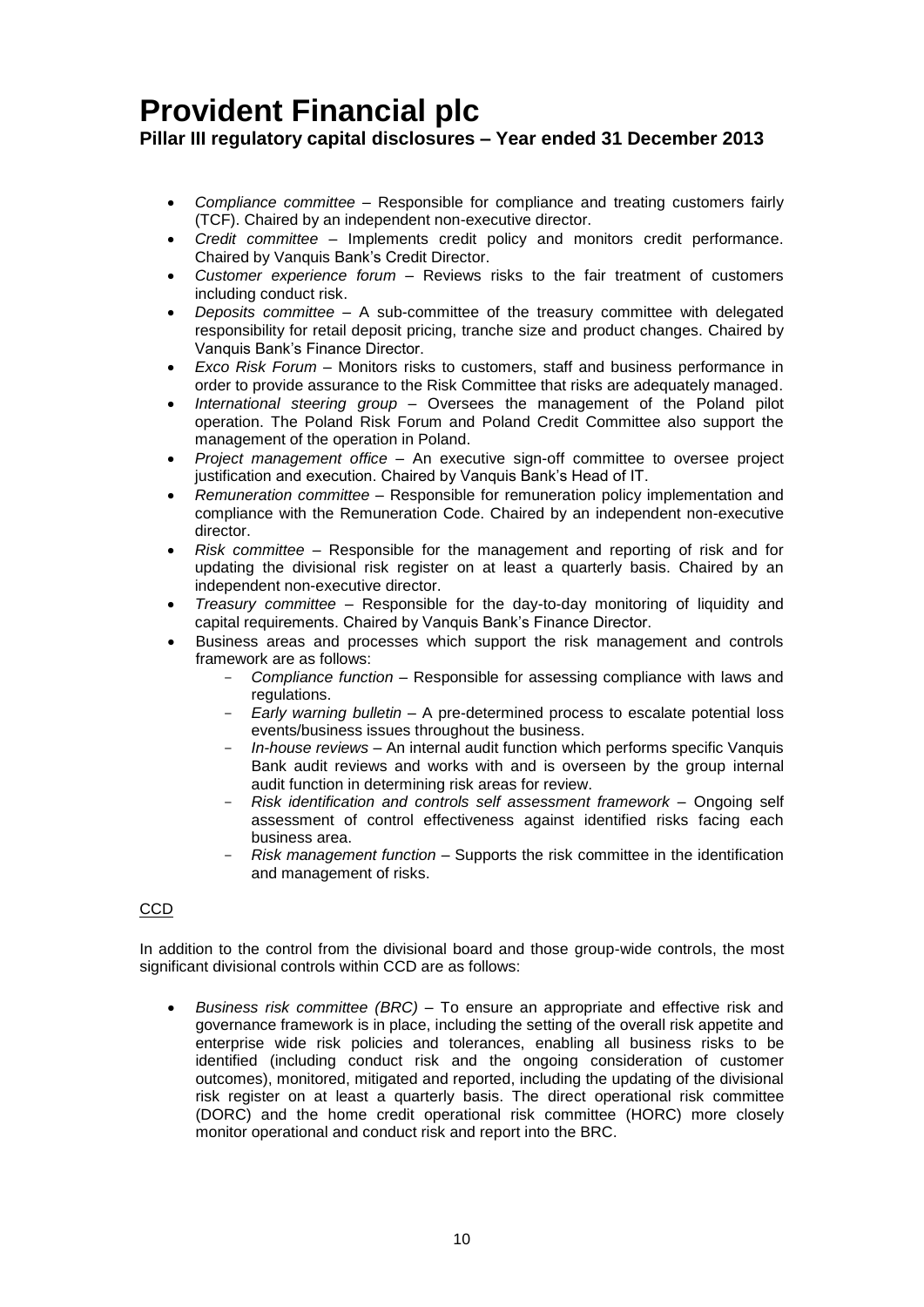**Pillar III regulatory capital disclosures – Year ended 31 December 2013**

- *Credit committee*  To approve and implement credit policy, monitor credit performance and ensure that credit risk and customer portfolio activity are compliant with legislation and regulation.
- *SEBCo –* To set the business strategy to meet both customer needs and business objectives, to review the financial performance, customer research and customer needs, product propositions and changes to product design, prioritisation of change projects against the strategy and monitoring of progress, review market and competitor trends and the impact on company strategy and review the people strategy and engagement.
- Business areas and processes which support the risk management and controls framework are as follows:
	- *Compliance function* Responsible for assessing compliance with laws and regulations.
	- *Field audit* Responsible for the auditing of the field network covering locations over a 3 year cycle.
	- *Field risk*  Responsible for the detection of fraud in the field operations.
	- *Risk management*  Supports the BRC in the identification and management of risks.
	- *Hierarchy of field structure* Well-established hierarchical structure to manage and control the field workforce.

### <span id="page-12-0"></span>**2.4 Key risks faced by the group**

In the course of its business, the group is exposed to a wide range of risks. For the purposes of undertaking the ICAAP, the group's risks are categorised into the group's risk universe categories which are:

- Credit risk;
- Business/Strategic risk;
- Operational risk:
- Financial risk: and
- Regulatory risk.

As part of the ICAAP process, the group's risk universe categories are mapped to the PRA's GENPRU 1.2.30 risk classes to ensure that all GENPRU risk categories have been considered.

The definition of these risks and the associated controls and procedures in place to mitigate the risks are as follows:

### **2.4.1 Credit risk**

Credit risk is the risk that the group will suffer loss in the event of a default by a customer, bank or other counterparty. A default occurs when the customer or a counterparty fails to honour repayments as they fall due. Customer defaults in the non-standard credit market are typically higher than in more mainstream markets although demonstrate greater stability since customers are impacted to a lesser extent than prime borrowers by economic cycles. However, current economic conditions remain challenging, which has led to continued pressure on home credit customers' disposable incomes from food, fuel and utility price inflation, and any deterioration in the employment market could increase the level of defaults.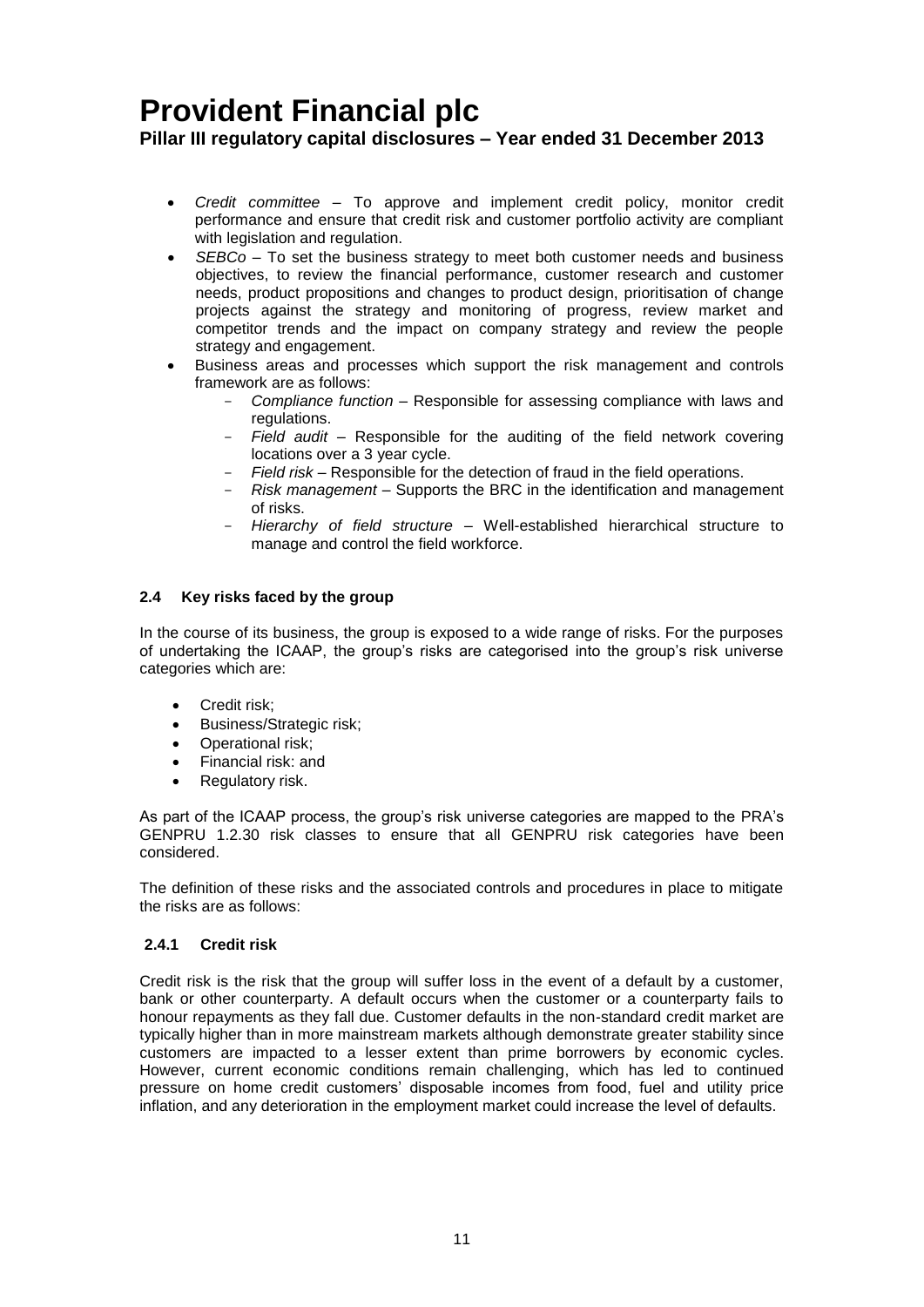**Pillar III regulatory capital disclosures – Year ended 31 December 2013**

### **(i) Amounts receivable from customers**

The group's maximum exposure to credit risk on amounts receivable from customers as at 31 December 2013 is the carrying value of amounts receivable from customers of £1,606.6m (2012: £1,513.8m).

### **Vanquis Bank**

Credit risk within Vanquis Bank is managed by the Vanquis Bank credit committee which meets at least quarterly and is responsible for ensuring that the approach to lending is within sound risk and financial parameters and that key metrics are reviewed to ensure compliance with policy.

A customer's risk profile and credit line is evaluated at the point of application and at various times during the agreement. Internally generated scorecards based on historic payment patterns of customers are used to assess the applicant's potential default risk and their ability to manage a specific credit line. For new customers, the scorecards incorporate data from the applicant, such as income and employment and data from an external credit bureau. Each potential new customer receives a welcome call from contact centre staff to verify details and complete the underwriting process. Initial credit limits are small and manageable, as low as £250. For existing customers, the scorecards also incorporate data on actual payment performance and product utilisation and take data from an external credit bureau each month to refresh customers' payment performance position with other lenders' data. Credit lines can go up as well as down according to this point-in-time risk assessment.

Arrears management is a combination of central letters, inbound and outbound telephony, SMS, email and outsourced debt collection agency activities. Contact is made with the customer to discuss the reasons for non-payment and specific strategies are employed to support the customer in returning to a good standing or appropriate forbearance arrangements are put in place.

### **CCD**

Credit risk within CCD is managed by the CCD credit committee which meets at least every two months and is responsible for approving credit control policy and decisioning strategy.

Credit risk is managed using a combination of lending policy criteria, credit scoring (including behavioural scoring), policy rules, individual lending approval limits, central underwriting, and a home visit to make a decision on applications for credit.

The loans offered by the weekly home credit business are short-term, typically a contractual period of around a year, with an average value of approximately £500. The loans are underwritten in the home by an agent with emphasis placed on any previous lending experience with the customer and the agent's assessment of the credit risk based on a completed application form and the home visit. Once a loan has been made, the agent visits the customer weekly, or in some cases monthly, to collect payment. The agent is well placed to identify signs of strain on a customer's income and can moderate lending accordingly. Equally, the regular contact and professional relationship that the agent has with the customer allows them to manage customers' repayments effectively even when the household budget is tight. This can be in the form of taking part-payments, allowing missed payments or occasionally restructuring the debt in order to maximise cash collections.

Agents are primarily paid commission for what they collect and not for what they lend, so their main focus is on ensuring loans are affordable at the point of issue and then on collecting cash. Affordability is reassessed by the agent each time an existing customer is re-served, or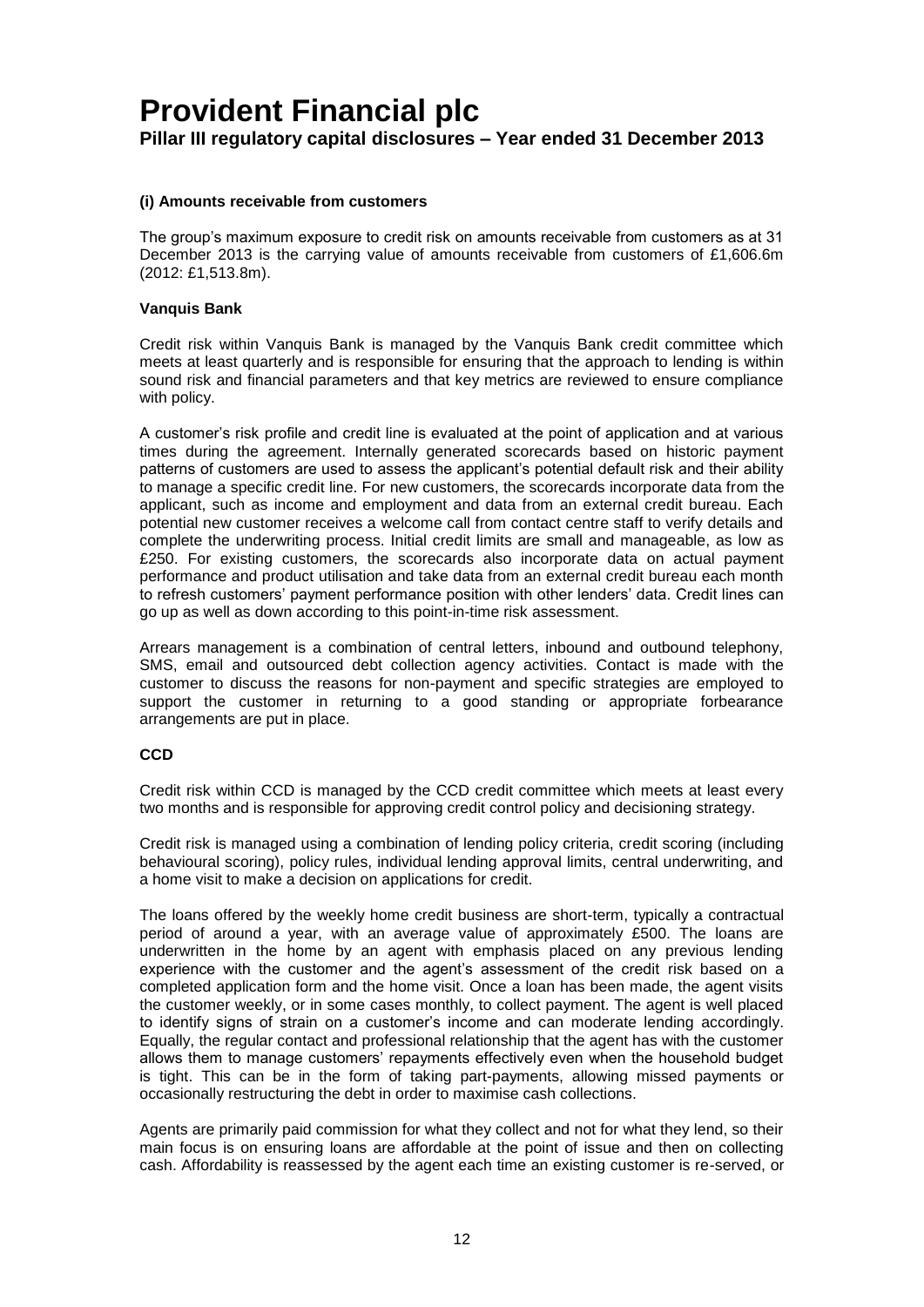not as the case may be. This normally takes place within 12 months of the previous loan because of the short-term nature of the product.

Arrears management within the home credit business is a combination of central letters, central telephony, and field activity undertaken by field management. This will often involve a home visit to discuss the customer's reasons for non-payment and to agree a suitable resolution.

### **(ii) Bank counterparties**

The group's maximum exposure to credit risk on bank counterparties as at 31 December 2013 was £21.1m (2012: £15.4m).

Counterparty credit risk arises as a result of cash deposits placed with banks and the use of derivative financial instruments with banks and other financial institutions, which are used to hedge interest rate risk and foreign exchange rate risk.

Counterparty credit risk is managed by the group's treasury committee and is governed by a board-approved counterparty policy which ensures that the group's cash deposits and derivative financial instruments are only made with high-quality counterparties with the level of permitted exposure to a counterparty firmly linked to the strength of its credit rating. In addition, there is a maximum exposure limit for all institutions, regardless of credit rating. This is linked to the group's regulatory capital base in line with the group's regulatory reporting requirements on large exposures to the PRA.

### <span id="page-14-0"></span>**2.4.2 Business and strategic risk**

The group's business/strategic risk category comprises reputational risk, business risk, market risk and concentration risk. Risk descriptions together with the key controls in place to mitigate the risks are set out below:

#### **Reputational risk**

Reputational risk is the risk that an event or circumstance could adversely impact on the group's reputation. Operating in the non-standard market leads to greater scrutiny of the group's activities and any adverse publicity from the activities of legislators, pressure groups and the media could potentially have a detrimental impact on the group's sales and collections activities. In particular, media and pressure group activity can increase during an economic downturn or when the group is performing well. In addition, there is an increased focus on regulation, particularly of non-standard lenders and the read-across from any legislation or regulatory measures introduced to address the practices of payday lenders, that could have an adverse impact.

Reputational risk is managed in a number of ways. At a group level there is a specialist dedicated team and established procedures for dealing with media issues. Credit and collection policies are designed to ensure that both businesses adhere to responsible lending principles A compliance committee oversees the application of the FCA's treating customers fairly regime in Vanquis Bank and both the risk and credit committee within CCD oversee compliance with the OFT's guidelines. In addition, a pro-active communication programme to foster a better understanding of the group's products is co-ordinated at a group level and is targeted at key opinion formers.

Both divisions regularly conduct customer satisfaction surveys to ensure that customer's needs are being met and that customers are satisfied with the service they are receiving.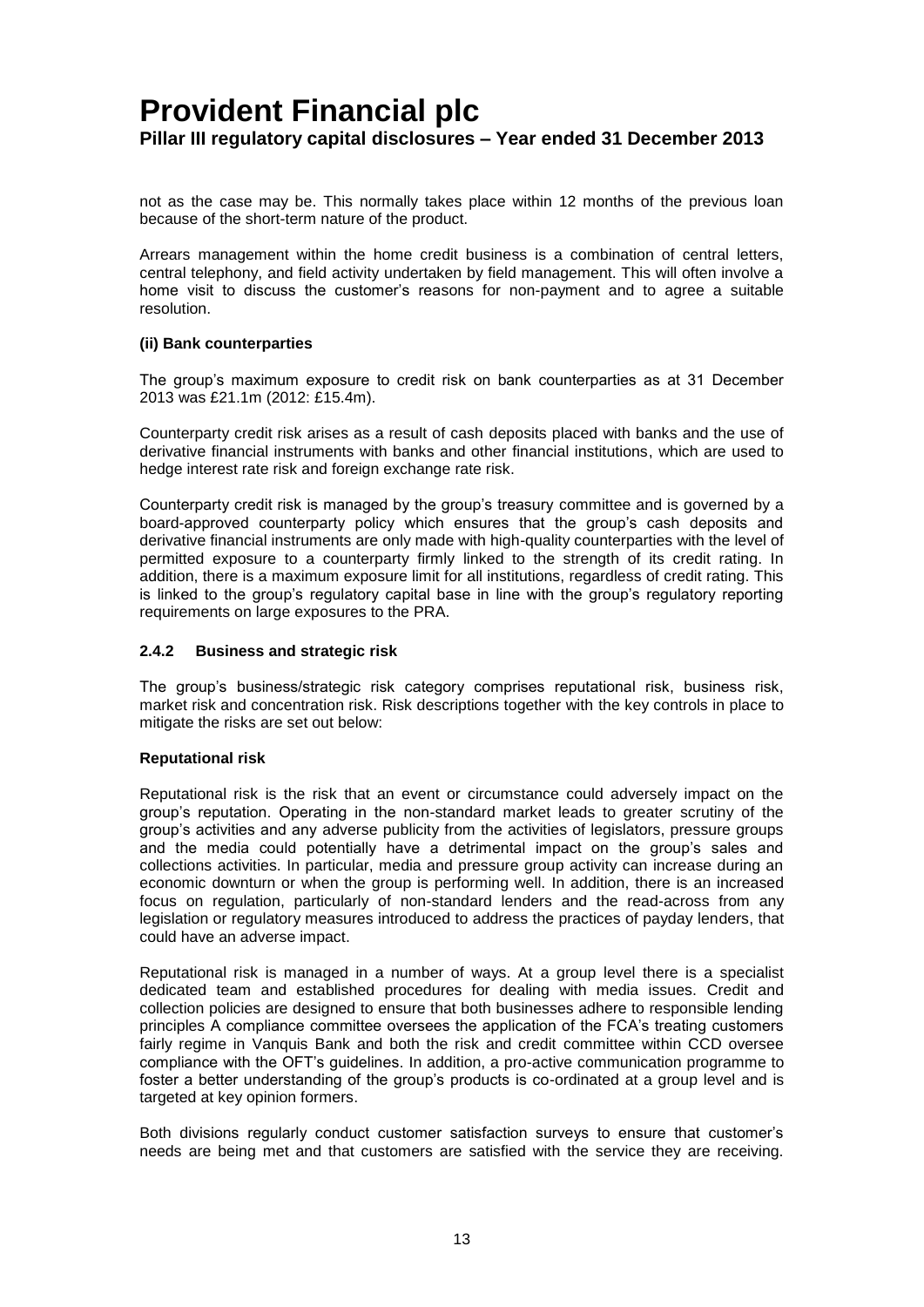Customer satisfaction in Vanquis Bank is 88% (2012: 89%) and in the CCD business is 93% (2012: 92%). In addition, customer complaints remain low in both businesses.

In 2011 and 2012, the group have received a maximum score rating and was ranked joint first globally amongst financial services companies in the FTSE4Good Index Series which measures the environmental, social and governance ratings of publicly listed companies worldwide. This achievement reflects the continued investment that the group and its employees have made in embedding the corporate responsibility programme across all areas of the business.

Continued investment and focus on corporate responsibility and investment in a group coordinated community programme helps to foster good relations with customers and the areas in which they live.

#### **Business risk**

Business risk is the risk of loss arising from the failure of the group's strategy or management actions over the planning horizon.

Increased marketing activity from existing competitors may impact Vanquis Bank's growth rates. Whilst Polish customers have a much greater propensity to use the credit card to access cash rather than at the point of sale which may impact the ability to export the UK business of Vanquis Bank into Poland.

In addition, CCD may not be able to build the necessary capability to capture the growth opportunity in the online loans market with Satsuma, the recently launched online instalment lending product, and the continued pressure on customers' incomes from rises in fuel, food and utility costs could impact the demand for credit, impairment and profitability in home credit. Potential increased competition from competing formats such as direct mail and rentto-own may reduce further the flow of new customers into home credit.

The group has developed a clear strategy to grow the business and the business risk associated with failure to deliver this strategy is mitigated by a number of actions:

- A clear board strategy is in place.
- A corporate planning conference (CPC) is held annually.
- Central resource is in place to develop the corporate strategy.
- New products and processes are thoroughly tested prior to roll-out.
- There is comprehensive monitoring of competitor products, pricing and strategy.
- Robust business change functions oversee change programmes.
- The group has comprehensive monthly management accounts, a monthly rolling forecast and a biannual budgeting process.
- Loans are short-term in nature and, in home credit, agents visit customers in their homes and are therefore able to stay up to date with customer circumstances.
- The group has demonstrated the ability to manage the business through the deterioration seen in the UK economy and employment market over the past five years.

#### **Market risk**

Market risk is the risk of loss due to adverse market movements caused by active trading positions taken in interest rates, foreign exchange markets, bonds and equities.

The group's corporate policies do not permit it to undertake position taking or trading books of this type and therefore it does not do so.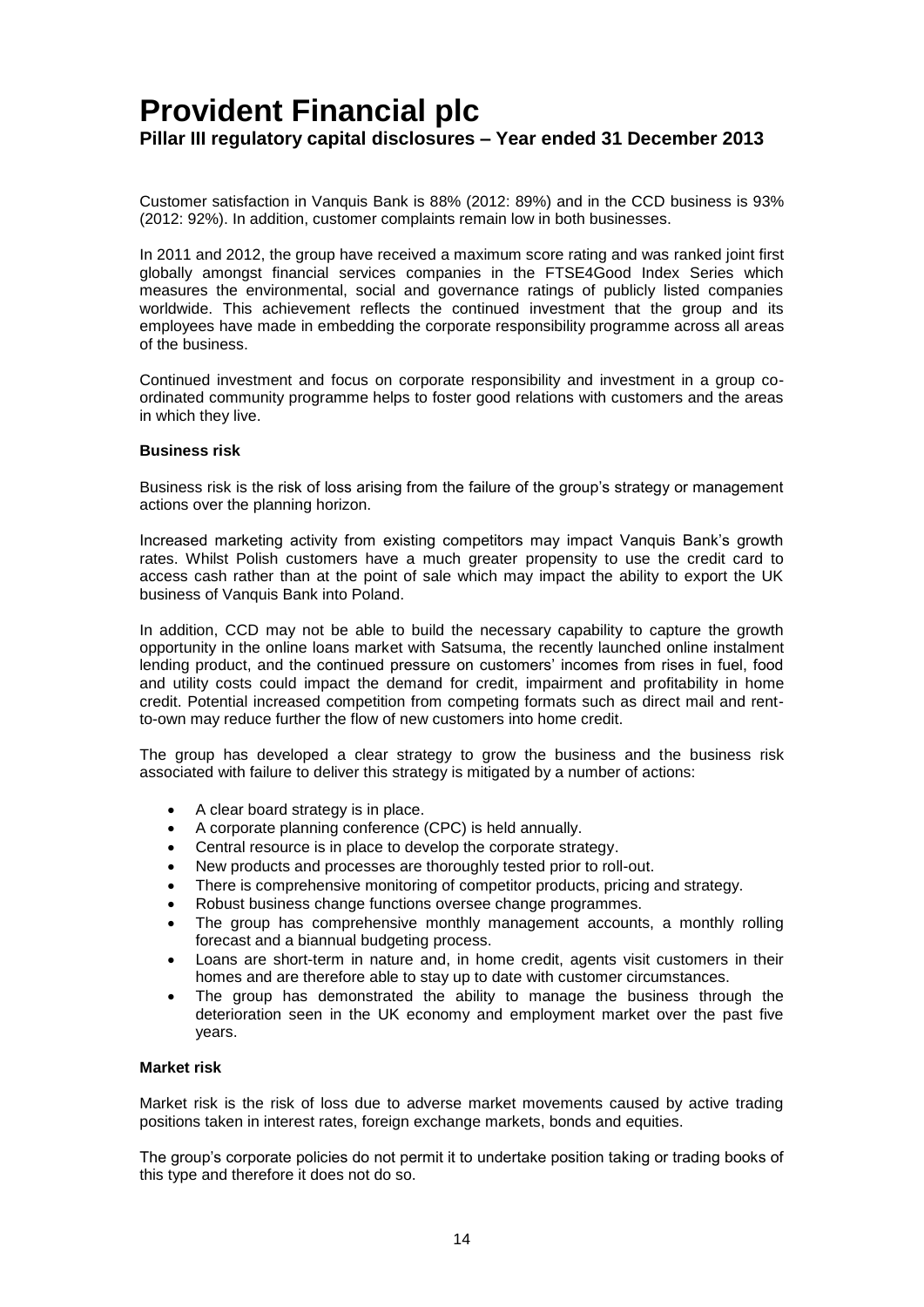### **Concentration risk**

Concentration risk is the risk arising from the lack of diversification in the group's business either geographical, demographic or by product.

The group's operations are concentrated wholly in the non-standard consumer credit market in the UK, Republic of Ireland, and a pilot credit card operation in Poland which may indicate concentration risk. However, the group's customer base is well diversified throughout the UK, and the Republic of Ireland, and is not concentrated in a particular region. In addition, the group offers a number of different products in addition to the core Vanquis Bank credit card and the core home credit loan to ensure that there is not an over reliance on a particular product.

### **2.4.3 Operational risk**

Operational risk is the risk of loss resulting from inadequate or failed internal processes, people and systems.

The group manages operational risk as part of the risk management process. Each division has the responsibility for putting in place appropriate controls to mitigate operational and other risks. Both Vanquis Bank and CCD operate their own risk functions whose responsibility it is to monitor operational risks at a divisional level, monitor the controls in place to mitigate those risks and determine the likelihood, value and impact of the risks. Regular reporting of all risks, including operational risk, is presented to the divisional boards and to the RAG on a quarterly basis by means of updated risk registers.

The principal operational risks and the key controls in place to mitigate those risks are as follows:

• **IT systems** – Like any other financial services organisation, the group's divisions rely on the effective and efficient use of IT systems. Vanquis Bank is reliant on third-party IT applications and systems providers: FDI for its core customer credit card platform; and Newcastle Building Society (NBS) for its retail deposit platform. In addition, the repositioning of home credit as a leaner better-quality, more modern, high returns business relies heavily on the development and effective roll-out of technology.

IT is managed in Vanquis Bank and CCD by experienced teams. There is significant experience of managing third party IT arrangements within the businesses and rigorous selection processes for third-party suppliers ensure that they are 'best in class'.

Specialist project teams are used to manage change programmes and well established change control and testing processes are established for new business developments.

The group has established disaster recovery procedures, which are tested on a regular basis. Insurance policies are in place to cover eventualities such as business interruption, loss of IT systems and crime.

 **Health and safety** – The health and safety of employees and agents is a key concern for the group. The group has a duty of care to the agents it engages. Home credit agents are required to carry cash to issue credit and they receive cash as a result of their collections activities.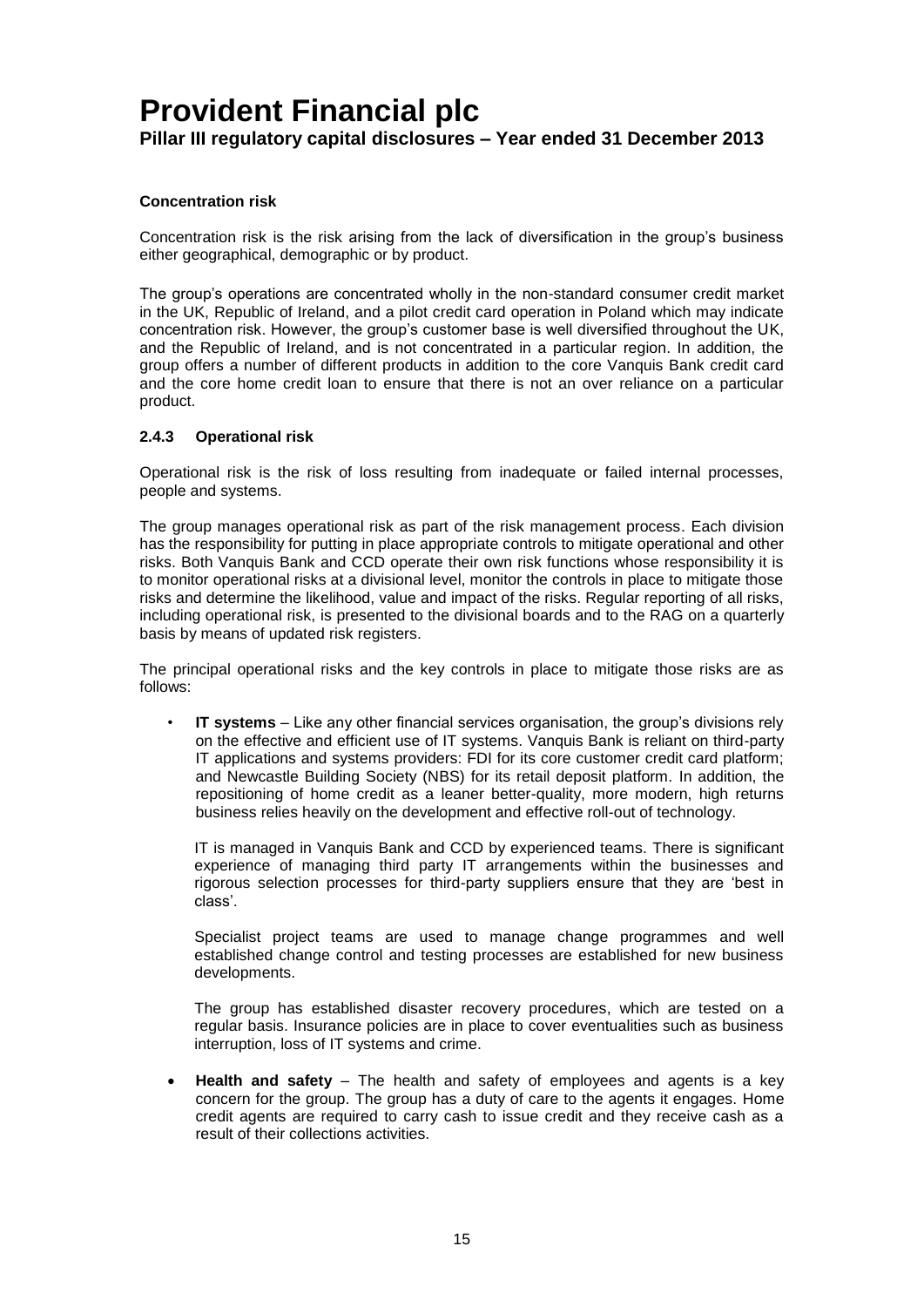Significant time and expenditure is invested in ensuring staff are safety conscious and assistance is given to agents to ensure that they are safety aware. Induction sessions and regular updates are provided on safety awareness with safety awareness weeks forming part of the annual calendar. Safety incidents are monitored closely by management with follow-up actions taken and an annual independent audit of health and safety policies and procedures is carried out by the group's insurers, AIG.

 **Data loss** – Both Vanquis Bank and CCD utilise and store sensitive personal data as part of their day-to-day operations. In addition, there continues to be a heightened focus and emphasis on data loss by the Information Commissioners' Office.

IT and physical security policies are in place with dedicated resources in place to support the management of information security. Security-related incidents are reported to divisional risk committees. In addition, there are specialist departments in place in each business to prevent, detect and monitor fraud with regular fraud reporting to divisional boards and to the group audit committee. The hierarchical field management structure and weekly agent performance reviews ensure a strong controls environment within home credit.

 **Recruiting and retaining highly skilled management and staff** - The group is dependent on key staff, including the executive directors and the senior management team, to deliver the group's strategy. The loss of key staff and/or reductions in staff morale could impact adversely on business performance

The group has competitive remuneration and incentive structures and effective recruitment, retention and succession planning strategies are in place. Effective training and personal development plans are in place throughout the group.

In addition to the above mitigating controls, the group also maintains a range of insurance policies to cover eventualities such as business interruption, loss of IT systems and crime.

#### <span id="page-17-0"></span>**2.4.4 Financial risk**

Financial risk is the risk of financial loss, whether in the form of profit, cash or capital, due to inadequate financial controls and processes. The group's financial risk category comprises liquidity risk, tax risk, interest rate risk, foreign exchange risk and pension risk. Risk descriptions together with the key controls to mitigate these risks are set out below:

#### **Liquidity risk**

Liquidity risk is the risk that the group will have insufficient liquid resources available to fulfil its operational plans and/or to meet its financial obligations as they fall due.

Liquidity risk is managed by the group's centralised treasury department through daily monitoring of expected cash flows in accordance with a board-approved group funding and liquidity policy. This process is monitored regularly by the treasury committee.

The group's funding and liquidity policy is designed to ensure that the group is able to continue to fund the growth of the business. The group therefore maintains headroom on its committed borrowing facilities to fund growth and contractual maturities for at least the following 12 months, after assuming that Vanquis Bank will fund 90% of its receivables book through retail deposits. As at 31 December 2013, the group's committed borrowing facilities had a weighted average maturity of 3.2 years (2012: 3.7 years) and the headroom on these committed facilities amounted to £235.2m (2012: £191.9m). On 31 January 2014, the group entered into a new £382.5m syndicated bank facility maturing in May 2017 and cancelled the existing facility which was due to expire in May 2015.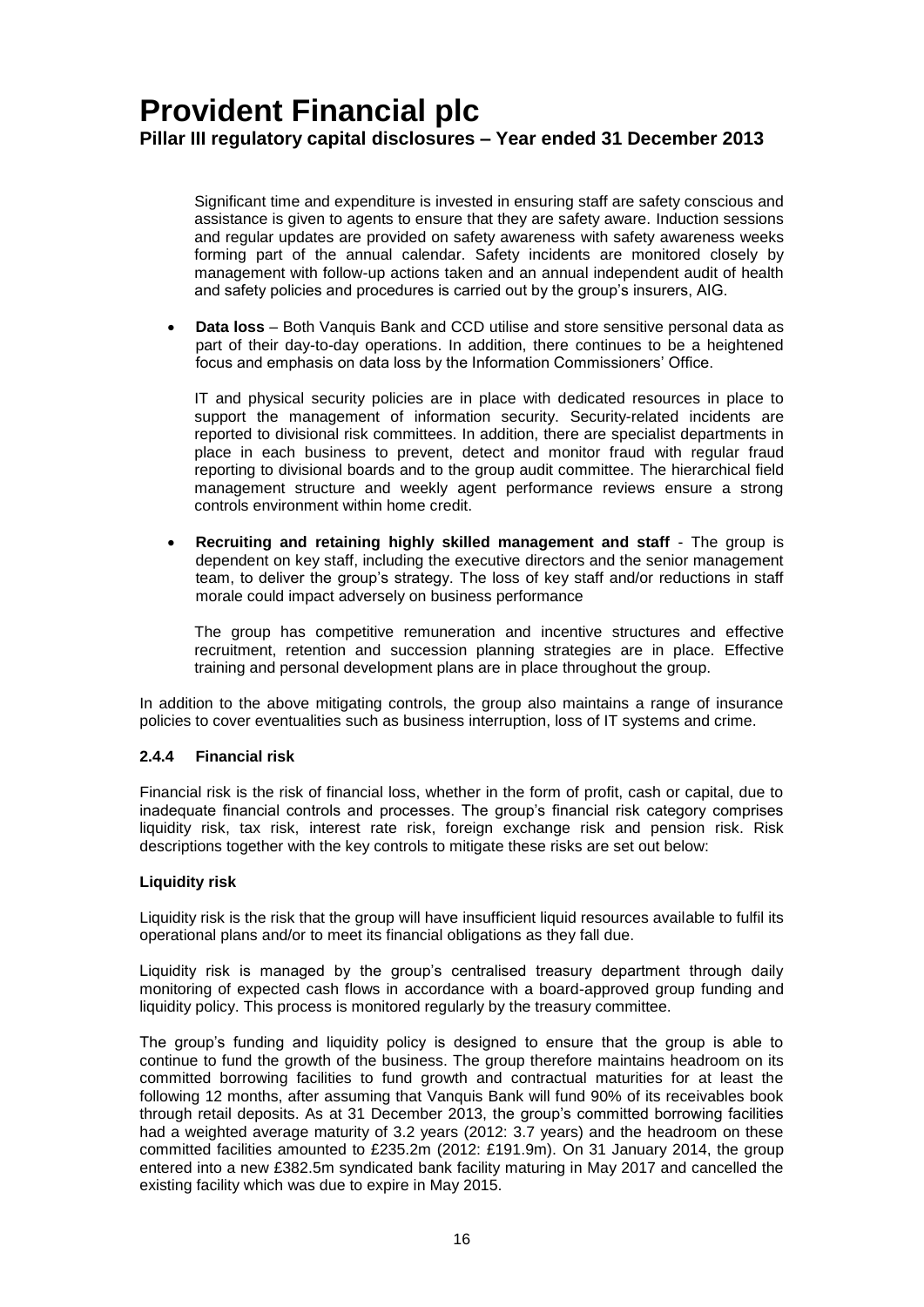The group is less exposed than other mainstream lenders to liquidity risk as the loans issued by the home credit business, are of short-term duration (typically around one year) whereas the group's borrowings extend over a number of years.

As a PRA-regulated institution, Vanquis Bank is required to maintain a liquid assets buffer, and other liquid resources, in order to ensure that it has sufficient liquid resources to fulfil its operational plans and meet its financial obligations as they fall due. As at 31 December 2013, the liquid assets buffer, including other liquidity resources, held by Vanquis Bank amounted to £86.3m (2012:£52.3m).

#### **Tax risk**

Tax risk is the risk of loss arising from unexpected tax liabilities, which could arise as a result of changes in tax legislation or practice, non-compliance with existing legislation, or changes in the employment status of CCD's self-employed agents.

The group has a board-approved tax strategy which is aligned with its mission and core values and which has been shared with HMRC. The strategy sets out the group's overall approach to tax, including its tax governance framework, how tax risk management is embedded within the group's overall corporate governance structure and how the group ensures it complies with the tax obligations in the territories in which it operates. In addition, policies and procedures are in place which support the management of key tax risks, along with documented systems, processes and controls to support the UK taxes which the group pays and the preparation and submission of related tax returns. This includes policies and procedures which seek to ensure that the agents engaged by the home credit business maintain their self-employed status. Processes and controls supporting the calculation of UK taxes and preparation of related returns are subject to annual internal audit review.

The group is committed to building open and straightforward relationships with tax authorities, including having a regular and constructive dialogue with HMRC. This regularly includes advance discussion of transactions and keeping HMRC informed of key business developments, particularly those that could potentially impact on self-employed status of agents. An experienced in-house team, supported by tax-aware personnel in the businesses, deal with all of the group's tax matters. Advice is sought from external advisors on material transactions and whenever the necessary expertise is not available in-house.

#### **Interest rate risk**

Interest rate risk is the risk of a change in external interest rates which leads to an increase in the group's cost of borrowing.

The group's exposure to movements in interest rates is managed by the treasury committee and is governed by a board-approved interest rate hedging policy which forms part of the group's treasury policies.

The group seeks to limit the net exposure to changes in interest rates. This is achieved through a combination of issuing fixed-rate debt and by the use of derivative financial instruments such as interest rate swaps.

A 2% movement in the interest rate applied to borrowings during 2013 and 2012 would not have had a material impact on the group's profit before taxation or equity as the group's interest rate risk was substantially hedged.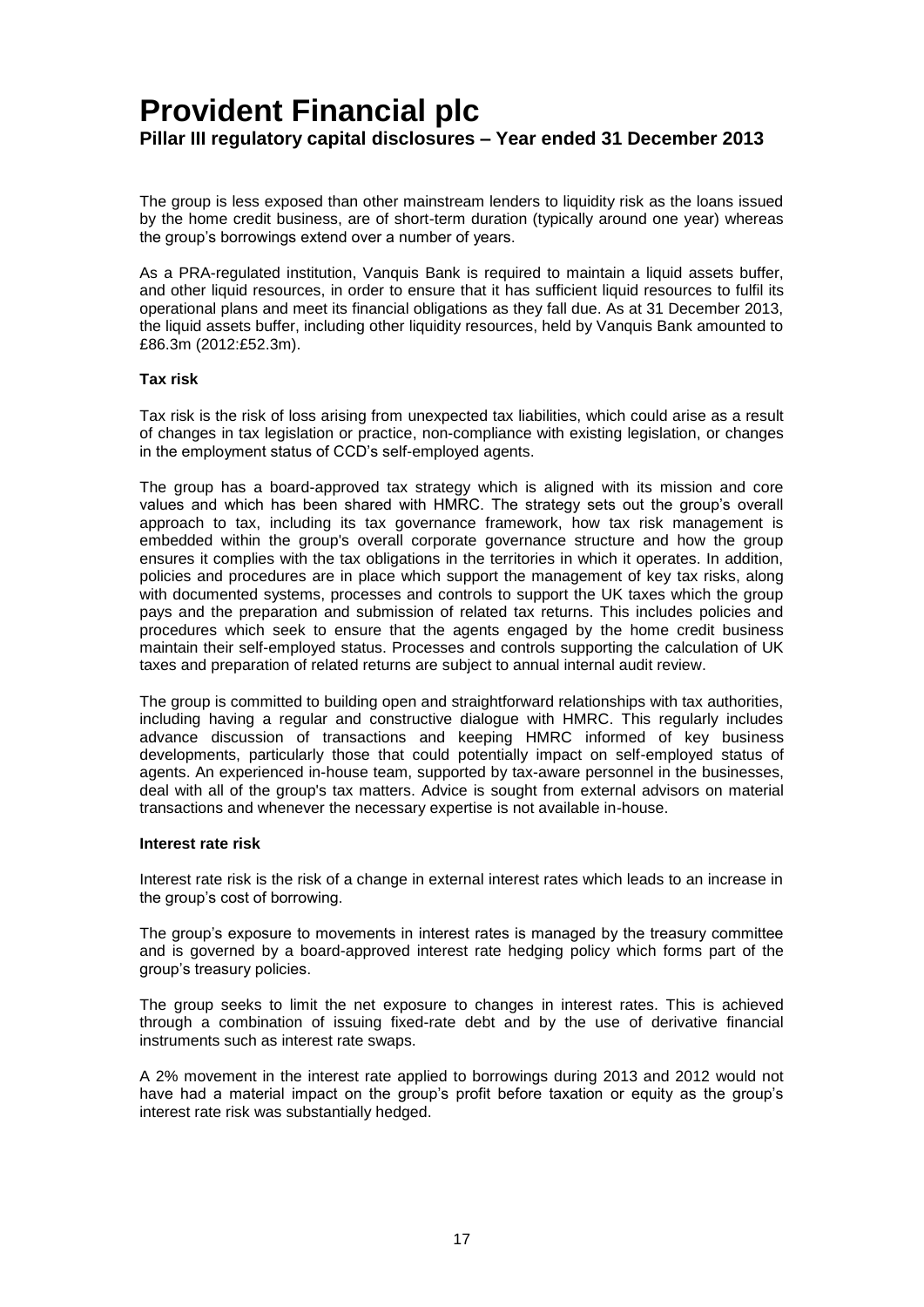### **Foreign exchange rate risk**

Foreign exchange rate risk is the risk of a change in foreign currency exchange rates leading to a reduction in profits or equity.

The group's exposure to movements in foreign exchange rates is monitored regularly by the treasury committee and is governed by a board-approved foreign exchange rate risk management policy which forms part of the group's treasury policies.

The group's exposures to foreign exchange rate risk arise solely from: (i) the issuance of US dollar private placement loan notes, which are fully hedged into sterling through the use of cross-currency swaps; and (ii) the home credit operations in the Republic of Ireland and the Vanquis Bank operations in Poland, which are hedged by matching euro/zloty-denominated net assets with euro/zloty-denominated borrowings or forward contracts as closely as practicable.

As at 31 December 2013, a 2% movement in the sterling to US dollar exchange rate would have led to a £nil (2012: £0.9m) movement in external borrowings with an opposite movement of £nil (2012: £0.9m) in the hedging reserve within equity. Due to the hedging arrangements in place, there would have been no impact on reported profits (2012: £nil).

As at 31 December 2013, a 2% movement in the sterling to euro exchange rate would have led to a £1.1m (2012: £1.1m) movement in customer receivables with an opposite movement of £1.1m (2012: £1.1m) in external borrowings. Due to the natural hedging of matching eurodenominated assets with euro-denominated liabilities, there would have been a £nil impact on reported profits and equity (2012: £nil).

As at 31 December 2013, a 2% movement in the sterling to zloty exchange rate would have led to a £nil (2012: £nil) movement in customer receivables with an opposite movement of £nil (2012: £nil) in the valuation of forward contracts. Due to the net investment hedge in place, there would have been no impact on reported profits or equity (2012: £nil)

#### **Pension risk**

Pension risk is the risk that there may be insufficient assets to meet the liabilities of the group's defined benefit pension scheme.

There is a risk that the liabilities within the scheme materially exceed the assets in the scheme due to changes in corporate bond yields, inflation, equity and bond returns (investment risk) and mortality rates (mortality risk). The current economic environment has led to volatile movements in equity markets and corporate bond yields. In addition, mortality rates in the UK continue to improve.

In order to mitigate the pension risk, the defined benefit pension scheme was substantially closed to new members from 1 January 2003. New employees since 2003 have been invited to join the group's defined contribution pension schemes which carry no investment or mortality risk for the group. The defined benefit pension scheme was amended in 2012 so that accrued pension benefits are now linked to increases in CPI rather than future salary increases. This reduces the future liabilities of the scheme. In addition, cash balance arrangements are now in place within the defined benefit pension scheme to reduce the exposure to improving mortality rates and the pension investment strategy aims to maintain an appropriate balance of assets between equities and bonds.

As at 31 December 2013, the group had a pension asset, calculated in accordance with IAS 19 'Employee benefits', of £29.2m (2012: £23.0m) on its balance sheet. The group, in conjunction with its advisors, continues to monitor investment strategy carefully.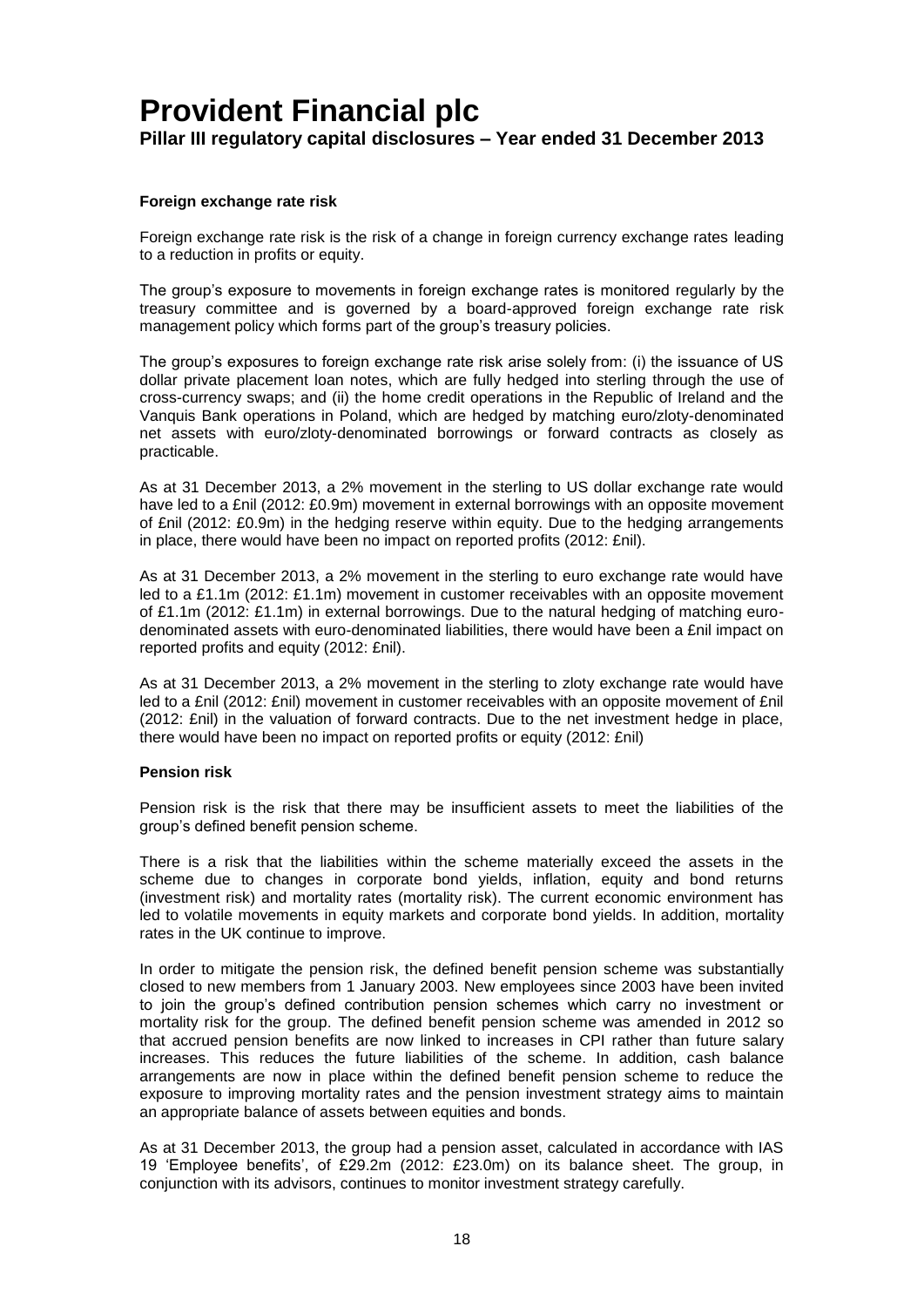### **2.4.5 Regulatory risk**

Regulatory risk is the risk of loss arising from a breach of existing regulation or regulatory changes in the markets within which the group operates. There is increased focus on regulation, particularly for non-standard lenders and there is a potential read-across from any legislation or regulatory measures introduced to address the practices of payday lenders.

The FCA will replace the Office of Fair Trading (OFT) as the regulatory body for consumer credit businesses from 1 April 2014. The consultation on the authorisation, supervision and enforcement regimes as well as conduct rules and guidance has now closed and final guidance was issued in March 2014. In addition at the end of November 2013, the government announced that it intended to legislate to introduce a cap on the total cost of credit for payday loans. The duty on the FCA is to introduce the cap by January 2015 and was formally established through the Financial Services (Banking Reform) Act in December 2013. The FCA will determine the level and nature of the cap, as well as the precise definition of the loans to be covered by the cap. The FCA intends to conduct research and economic analysis before consulting on specific proposals during 2014. It will also consider the lessons of other countries that have adopted this power to ensure that any cap is right for UK consumers.

A central in-house legal team is in place which monitors legislative changes and supports divisional compliance functions and expert third-party legal advice is taken where necessary. Divisional compliance functions are in place which monitor compliance and report to divisional boards.

There is ongoing constructive dialogue with regulators and the group fully and actively participates in all relevant regulatory review and consultation processes in the UK and EU. In addition, the group has long relationships and has developed credibility with key regulators who recognise the different dynamics of the home credit and credit card sectors compared with the payday lending model. The group does not provide payday lending.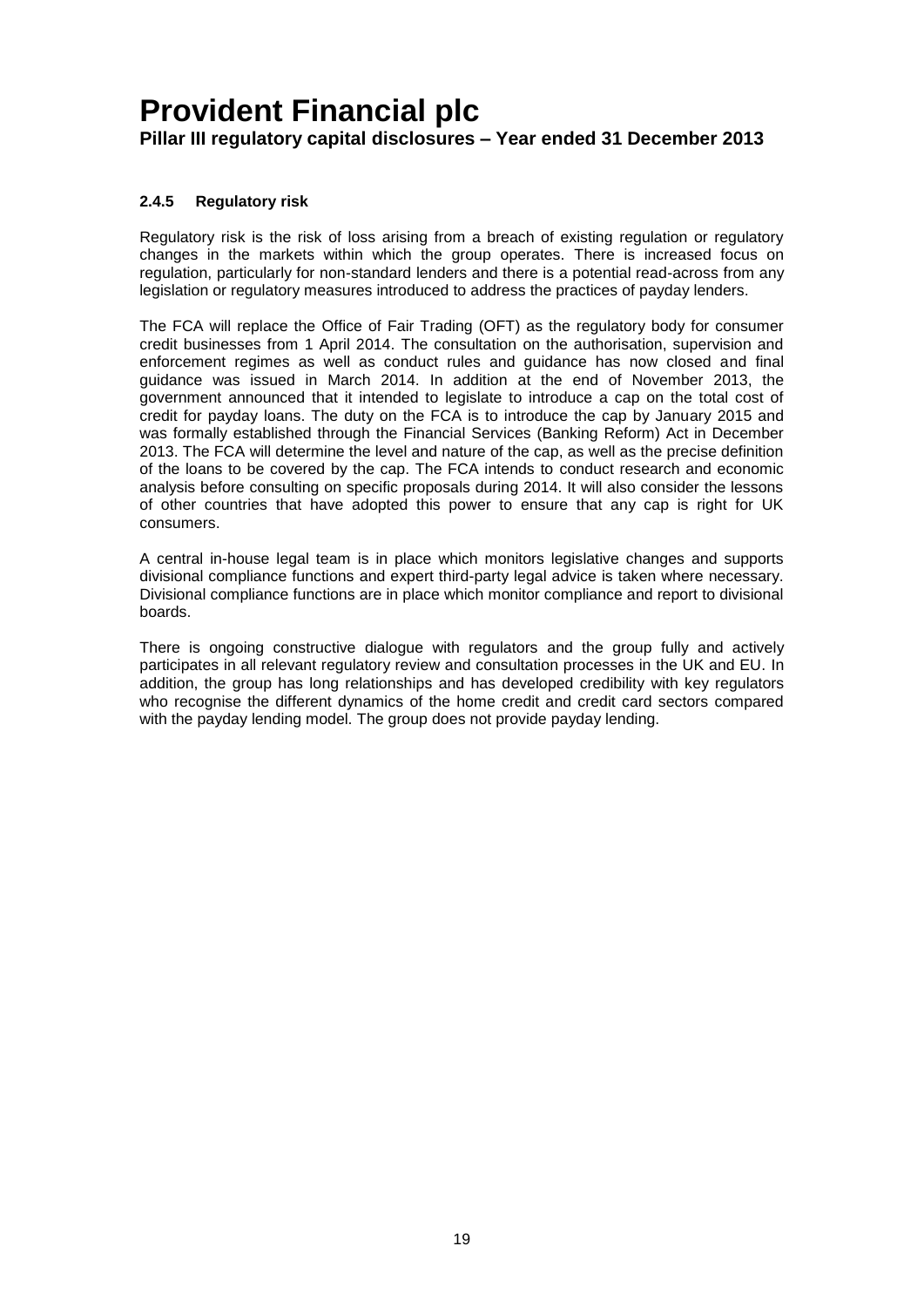**Pillar III regulatory capital disclosures – Year ended 31 December 2013**

### <span id="page-21-0"></span>**3. Capital adequacy**

### **3.1 Controls**

The group prudently manages its regulatory capital to ensure that it is always maintained at a sufficient level in excess of the ICG set by the PRA. The key controls in achieving this objective are:

- Monitoring the level of regulatory capital against the ICG on a monthly basis as part of the group's management accounts;
- Producing a rolling forecast, as part of the management accounts, projecting regulatory capital against the ICG for the remainder of the financial year;
- As part of the budget and budget update processes, forecasting regulatory capital for the following five years and comparing this to the group's ICG;
- Assessing the impact that strategic projects could have upon regulatory capital;
- Submitting regulatory capital reports to the PRA periodically; and
- Assessing the appropriateness of the ICG as part of the group's ICAAP process, including stress and scenario testing, and reporting to the PRA if it is no longer considered to be appropriate.

### **3.2 Composition of regulatory capital resources**

The group's regulatory capital resources comprise tier 1 and a small amount of lower tier 2 capital. The table below sets out the composition of the group's regulatory capital resources as at 31 December 2013 and 31 December 2012:

|                                                |      | 2013  | 2012   |
|------------------------------------------------|------|-------|--------|
|                                                | Note | £m    | £m     |
| Core tier 1 capital:                           |      |       |        |
| Called-up share capital                        |      | 28.9  | 28.7   |
| Share premium account                          |      | 150.6 | 148.1  |
| Retained earnings and other reserves           |      | 219.9 | 189.1  |
|                                                |      | 399.4 | 365.9  |
| Deductions from tier 1 capital:                |      |       |        |
| Intangible assets                              | 2    | (8.1) | (9.5)  |
| Investment in own shares                       | 3    | (0.9) | (1.2)  |
|                                                |      | (9.0) | (10.7) |
| Total tier 1 capital after deductions          |      | 390.4 | 355.2  |
| Tier 2 capital:                                |      |       |        |
| Lower tier 2 capital - Subordinated Ioan notes | 4    | 2.4   | 3.6    |
| Total regulatory capital resources             |      | 392.8 | 358.8  |
|                                                |      |       |        |

#### **Notes:**

1. Retained earnings and other reserves for regulatory capital purposes represent the group's equity reserves, adjusted to exclude the group's pension asset, net of deferred tax, and fair value movements in respect of derivative financial instruments, net of deferred tax. The group's retained earnings and other reserves included in tier 1 regulatory capital can be reconciled to the amounts disclosed in the 2013 and 2012 financial statements as follows: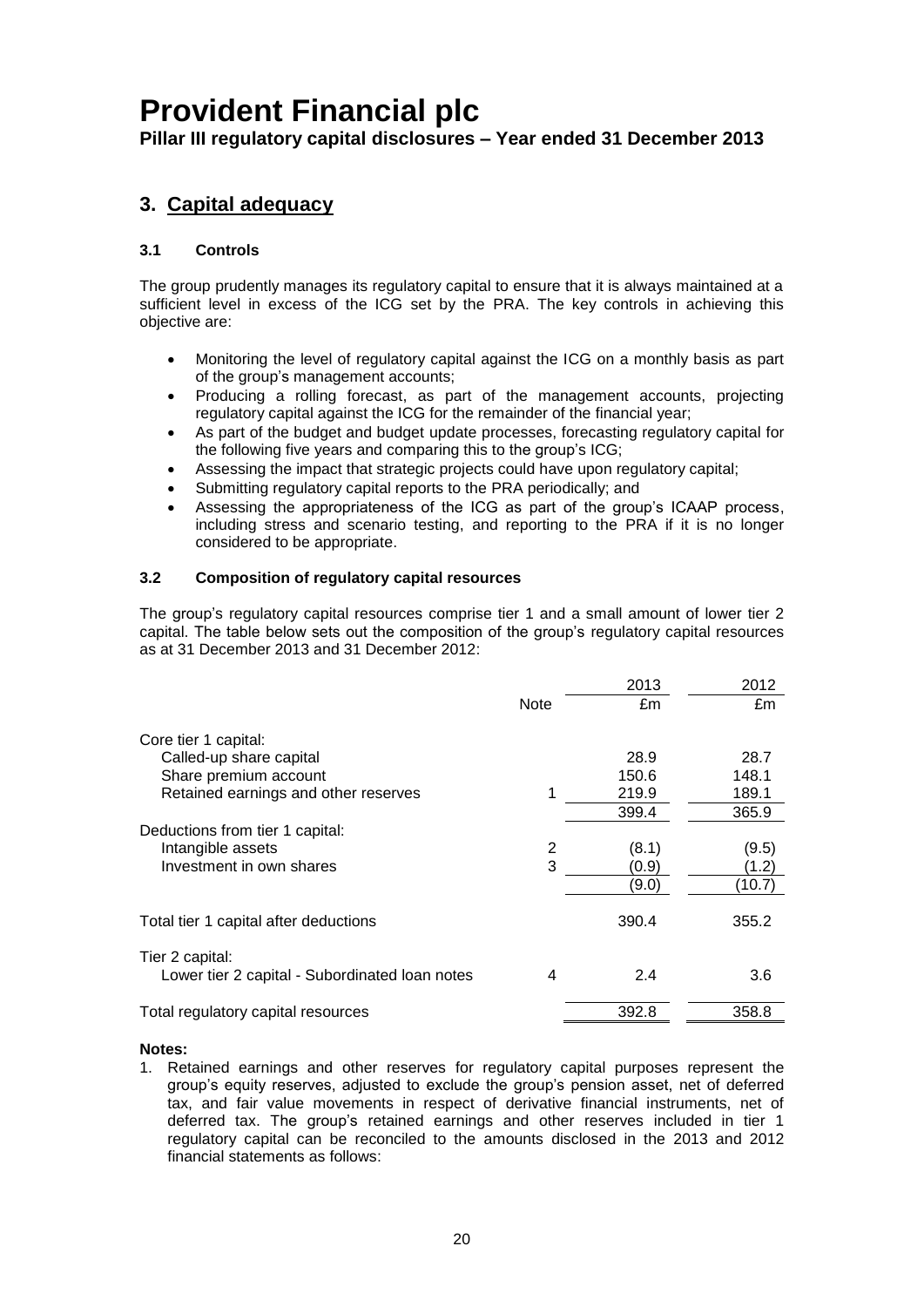**Pillar III regulatory capital disclosures – Year ended 31 December 2013**

|                                                                              | 2013   | 2012   |
|------------------------------------------------------------------------------|--------|--------|
|                                                                              | £m     | £m     |
| Retained earnings                                                            | 220.1  | 185.4  |
| Other reserves:                                                              |        |        |
| Profit retained by subsidiary                                                | 0.8    | 0.8    |
| Capital redemption reserve                                                   | 3.6    | 3.6    |
| Hedging reserve                                                              | (5.1)  | (7.0)  |
| Share-based payment reserve                                                  | 18.8   | 16.8   |
| Retained earnings and other reserves included in the financial<br>statements | 238.2  | 199.6  |
| Regulatory capital adjustments:                                              |        |        |
| Pension asset                                                                | (29.2) | (23.0) |
| Deferred tax on pension asset                                                | 5.8    | 5.4    |
| Fair value of derivative financial instruments                               | 6.4    | 9.1    |
| Deferred tax on fair value of derivative financial instruments               | (1.3)  | (2.0)  |
| Retained earnings and other reserves included in tier 1 regulatory           |        |        |
| capital                                                                      | 219.9  | 189.1  |

- 2. Intangible assets comprise capitalised software and software development costs. These are required to be deducted from capital for regulatory capital purposes.
- 3. The investment in own shares represents shares in Provident Financial plc which have been purchased to satisfy grants and awards made under the group's share incentive schemes. These are required to be deducted from capital for regulatory capital purposes.
- 4. The group's lower tier 2 capital represents subordinated loan notes which are repayable on 15 June 2015 and accrue interest at 5.5594%. The subordinated loan notes are hybrid instruments which have attributes of both debt and equity which, subject to certain criteria, allow the loan notes to qualify as eligible lower tier 2 capital. The criteria include the need for the loan notes to be long-term in nature, subordinated to all other borrowings and liabilities upon winding up of the company and not contain financial ratio covenants which may trigger early redemption by the note holders. There are two further restrictions on the recognition of the subordinated loan notes as eligible lower tier 2 regulatory capital:
	- (i) Lower tier 2 regulatory capital cannot exceed 50% of tier 1 capital; and
	- (ii) When the loan notes have more than 5 years until maturity, they are fully eligible, subject to (i) above, as lower tier 2 regulatory capital. However, when they have less than 5 years until maturity, the amount eligible for recognition as lower tier 2 regulatory capital reduces by 20% per annum for each year below 5 years.

As at 31 December 2013, the subordinated loan notes were not in excess of 50% of tier 1 capital and had 2 years until maturity. Accordingly, 40% of the full amount of the loan notes was eligible as lower Tier 2 capital.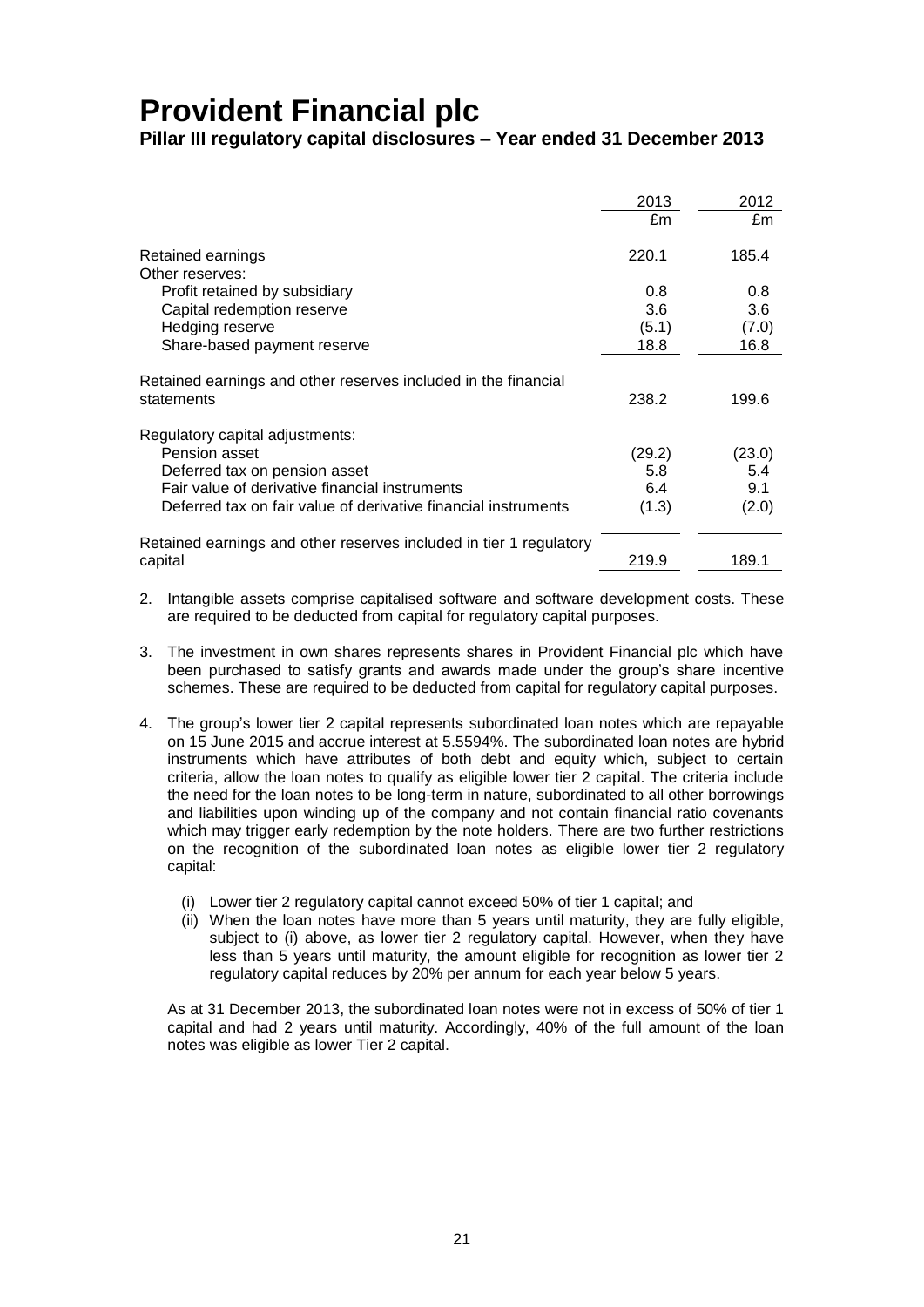**Pillar III regulatory capital disclosures – Year ended 31 December 2013**

### **3.3 Pillar I minimum capital requirement**

In calculating the Pillar I minimum capital requirement, the group has adopted the standardised approach to credit risk and the alternative standardised approach to operational risk.

An analysis of the Pillar I minimum capital requirement as at 31 December 2013 is as follows:

|                                                        | 2013  | 2012  |
|--------------------------------------------------------|-------|-------|
|                                                        | £m    | £m    |
| Credit risk:                                           |       |       |
| Retail – not past due                                  | 85.6  | 79.5  |
| Retail - past due                                      | 16.3  | 16.7  |
| Other                                                  | 4.2   | 4.9   |
| Total credit risk                                      | 106.1 | 101.1 |
| Operational risk                                       | 9.1   | 8.5   |
| Counterparty risk                                      | 0.1   | 0.2   |
| Market risk                                            | 0.1   | 0.2   |
| Pillar I minimum capital requirement as at 31 December | 115.4 | 110.0 |

### **3.4 Capital adequacy ratio**

The ICG set by the PRA is expressed as a percentage of the minimum regulatory capital required under Pillar I of the CRD together with certain additional capital add-ons to cover other risks.

As at 31 December 2013, the group's total regulatory capital resources amounted to £392.8m (2012: £358.8m). This was comfortably in excess of the ICG set by the PRA.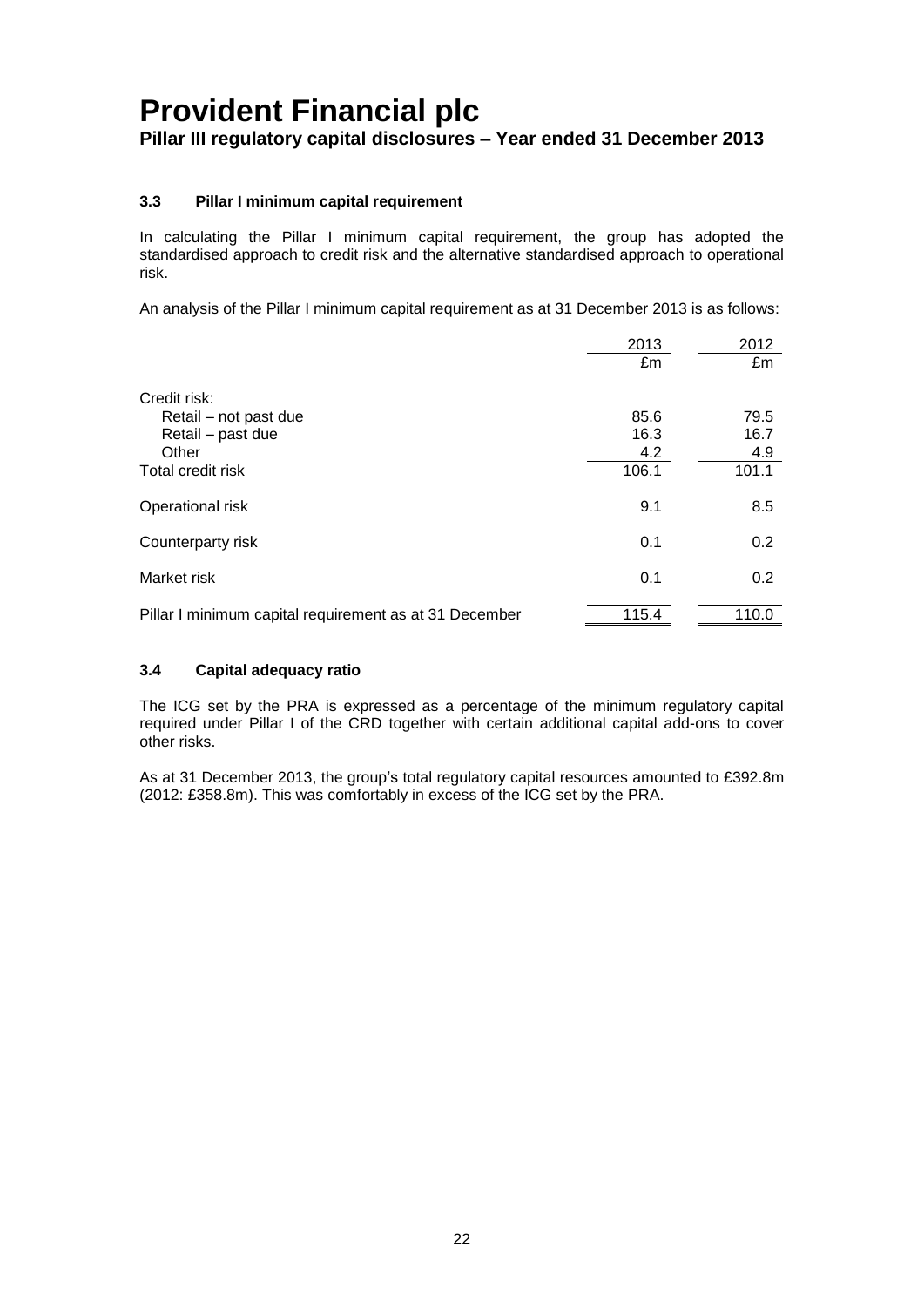**Pillar III regulatory capital disclosures – Year ended 31 December 2013**

### <span id="page-24-0"></span>**4. Credit risk**

### **4.1 Accounting policy for customer receivables**

All customer receivables are initially recognised at the amount loaned to the customer plus directly attributable incremental issue costs. After initial recognition, customer receivables are subsequently measured at amortised cost. Amortised cost is the amount of the customer receivable at initial recognition less customer repayments, plus revenue earned calculated using the effective interest rate, less any deduction for impairment.

The group reviews its portfolio of loans and receivables for impairment at each balance sheet date. For the purposes of assessing the impairment of customer loans and receivables, customers are categorised into arrears stages as this is considered to be the most reliable indication of future payment performance. The group makes judgements to determine whether there is objective evidence which indicates that there has been an adverse effect on expected future cash flows.

Customer accounts in Vanquis Bank are deemed to be impaired when one contractual monthly payment has been missed. Impairment is calculated as the difference between the carrying value of receivables and the present value of estimated future cashflows discounted at the original effective interest rate.

In the weekly home credit business of CCD, receivables are deemed to be impaired when the cumulative amount of two or more contractual weekly payments have been missed in the previous 12 weeks, since only at this point do the expected future cash flows from loans deteriorate significantly. Loans with one missed weekly payment over the previous 12-week period are not deemed to be impaired. The amount of impairment loss is calculated on a portfolio basis by reference to arrears stages and is measured as the difference between the carrying value of the loans and the present value of estimated future cashflows discounted at the original effective interest rate.

The level of impairment in both businesses is calculated using models which use historical payment performance to generate the estimated amount and timing of future cash flows from each arrears stage, and are regularly tested using subsequent cash collections to ensure they retain sufficient accuracy. The impairment models are regularly reviewed to take account of the current economic environment, product mix and recent customer payment performance. However, on the basis that the payment performance of customers could be different from the assumption used in estimating future cash flows, a material adjustment to the carrying value of amounts receivable from customers may be required.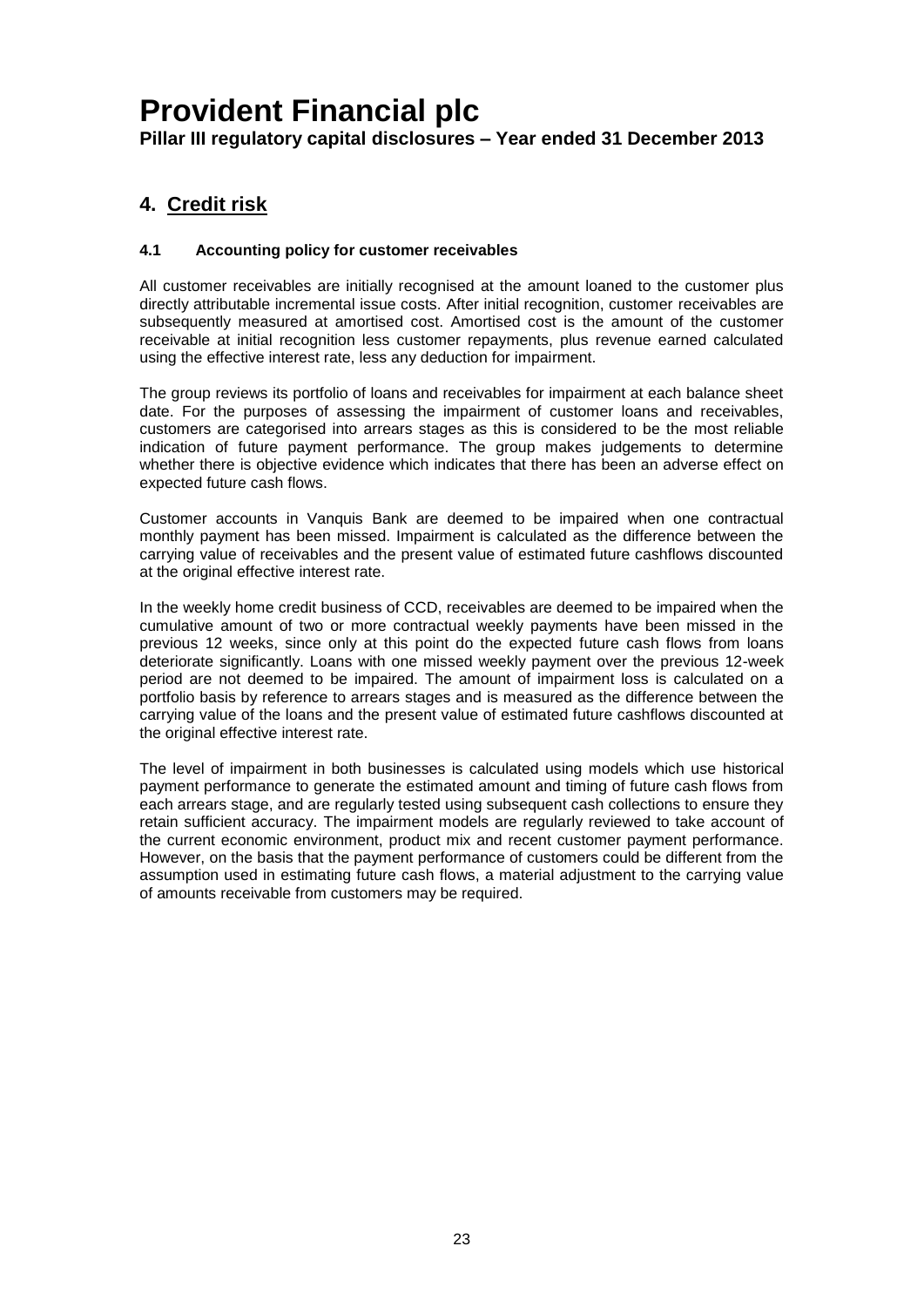**Pillar III regulatory capital disclosures – Year ended 31 December 2013**

### **4.2 Analysis of credit risk exposures**

The group's maximum exposure to credit risk on customer receivables is the carrying value of customers receivables recorded in the group's balance sheet.

All customer receivables are classed as retail exposures. Vanquis Bank exposures are revolving retail exposures.

Exposures analysed by business division are as follows:

|                     | 2013           | 2012           |
|---------------------|----------------|----------------|
|                     | £m             | £m             |
| Vanquis Bank<br>CCD | 866.6<br>740.0 | 643.3<br>870.5 |
| Total               | 1,606.6        | 1,513.8        |

The average exposure in the year to 31 December 2013 was £1,486.5m (31 December 2012: £1,320.1m).

Exposures analysed by geographical area are as follows:

|                     | 2013    | 2012    |
|---------------------|---------|---------|
|                     | £m      | £m      |
| UK                  | 1,545.1 | 1,451.0 |
| Republic of Ireland | 56.2    | 61.0    |
| Poland              | 5.3     | 1.8     |
| Total               | 1,606.6 | 1,513.8 |

The group's exposures are well dispersed across the United Kingdom (UK), Republic of Ireland (ROI). Poland balances represent the pilot in the Polish credit card market.

The following table shows the residual maturity of exposures by business on a contractual basis:

|              |          | 2013      |         |          | 2012      |         |
|--------------|----------|-----------|---------|----------|-----------|---------|
|              | Due      | Due in    |         | Due      | Due in    |         |
|              | within   | more than |         | within   | more than |         |
|              | one year | one year  | Total   | one year | one year  | Total   |
|              | £m       | £m        | £m      | £m       | £m        | £m      |
| Vanquis Bank | 866.6    | ۰         | 866.6   | 643.3    | ۰         | 643.3   |
| <b>CCD</b>   | 660.3    | 79.7      | 740.0   | 773.0    | 97.5      | 870.5   |
| Total        | 1,526.9  | 79.7      | 1,606.6 | 1,416.3  | 97.5      | 1,513.8 |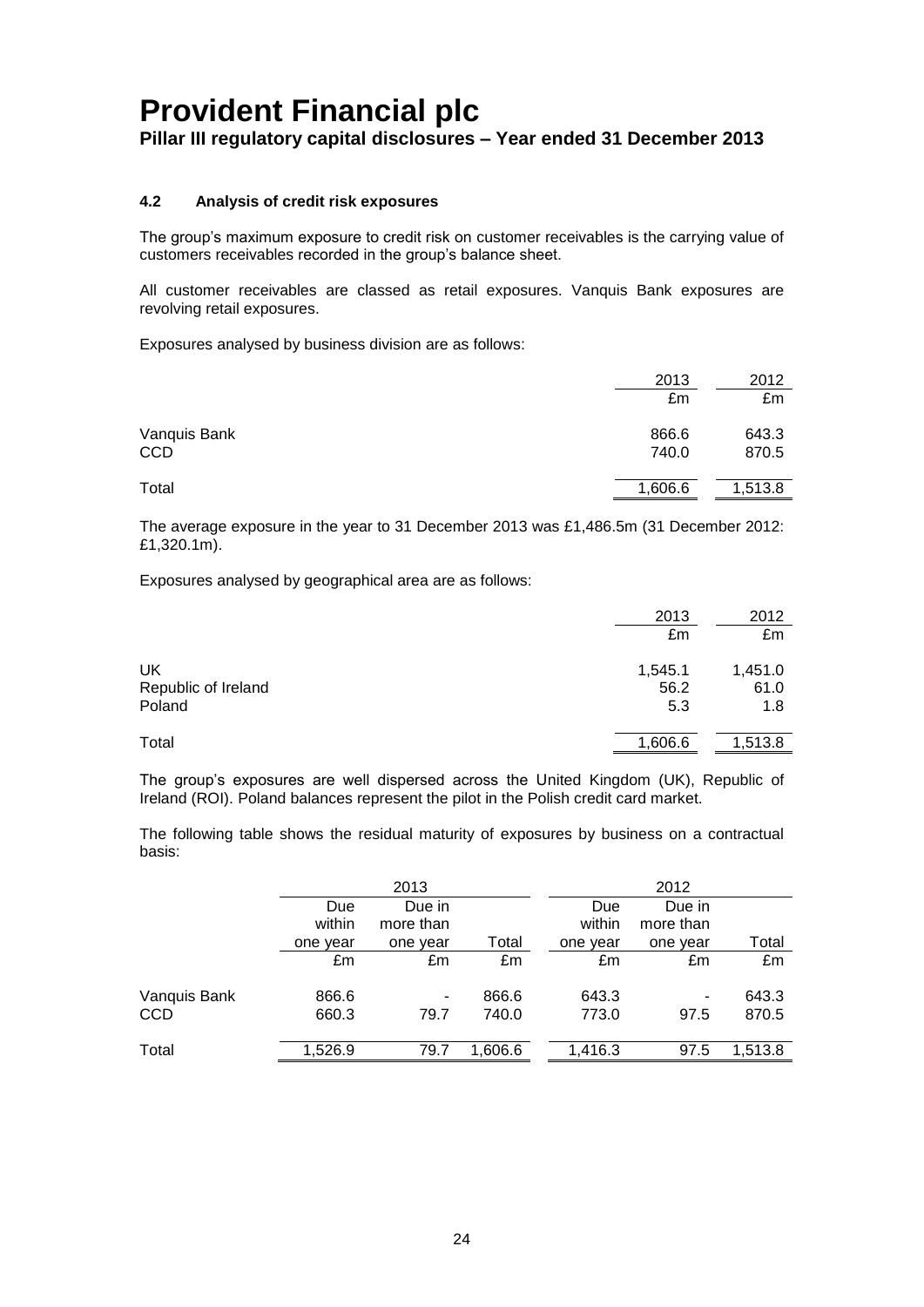**Pillar III regulatory capital disclosures – Year ended 31 December 2013**

### **4.3 Credit quality of customer receivables**

Within Vanquis Bank, customer balances are deemed to be impaired as soon as customers miss one contractual monthly payment. Therefore, within Vanquis Bank, there are no accounts/balances which are past due but not impaired.

In the home credit business, past due but not impaired balances relate to loans which are contractually overdue. However, contractually overdue loans are not deemed to be impaired unless the customer has missed two or more cumulative weekly payments in the previous 12 week period, since only at this point do the expected future cash flows from loans deteriorate significantly.

The credit quality of customer receivables is as follows:

|                               | 2013    | 2012    |
|-------------------------------|---------|---------|
|                               | £m      | £m      |
| Neither past due nor impaired | 1,045.2 | 877.3   |
| Past due but not impaired     | 99.4    | 138.0   |
| Impaired                      | 462.0   | 498.5   |
| Total                         | 1,606.6 | 1.513.8 |

The credit quality of customer receivables analysed by business division is as follows:

|                                  | 2013                     |       |         |             | 2012       |         |
|----------------------------------|--------------------------|-------|---------|-------------|------------|---------|
|                                  | Vanquis                  |       |         | Vanquis     |            |         |
|                                  | <b>Bank</b>              | CCD   | Total   | <b>Bank</b> | <b>CCD</b> | Total   |
|                                  | £m                       | £m    | £m      | £m          | £m         | £m      |
| Neither past due nor<br>impaired | 785.9                    | 259.3 | 1,045.2 | 580.9       | 296.4      | 877.3   |
| Past due but not<br>impaired     | $\overline{\phantom{a}}$ | 99.4  | 99.4    | ۰           | 138.0      | 138.0   |
| Impaired                         | 80.7                     | 381.3 | 462.0   | 62.4        | 436.1      | 498.5   |
| Total                            | 866.6                    | 740.0 | 1,606.6 | 643.3       | 870.5      | 1.513.8 |

The credit quality of customer receivables analysed by geographical area is as follows:

|                                  | 2013    |            |        |         | 2012    |      |        |         |
|----------------------------------|---------|------------|--------|---------|---------|------|--------|---------|
|                                  | UK      | <b>ROI</b> | Poland | Total   | UK      | ROI  | Poland | Total   |
|                                  | £m      | £m         | £m     | £m      | £m      | £m   | £m     | £m      |
| Neither past due<br>nor impaired | 994.9   | 27.2       | 4.9    | 1.027.0 | 847.8   | 27.8 | 1.7    | 877.3   |
| Past due but not<br>impaired     | 93.7    | 5.7        | ۰      | 99.4    | 131.2   | 6.8  | ۰      | 138.0   |
| Impaired                         | 456.5   | 23.3       | 0.4    | 480.2   | 472.0   | 26.4 | 0.1    | 498.5   |
| Total                            | 1,545.1 | 56.2       | 5.3    | 1,606.6 | 1.451.0 | 61.0 | 1.8    | 1,513.8 |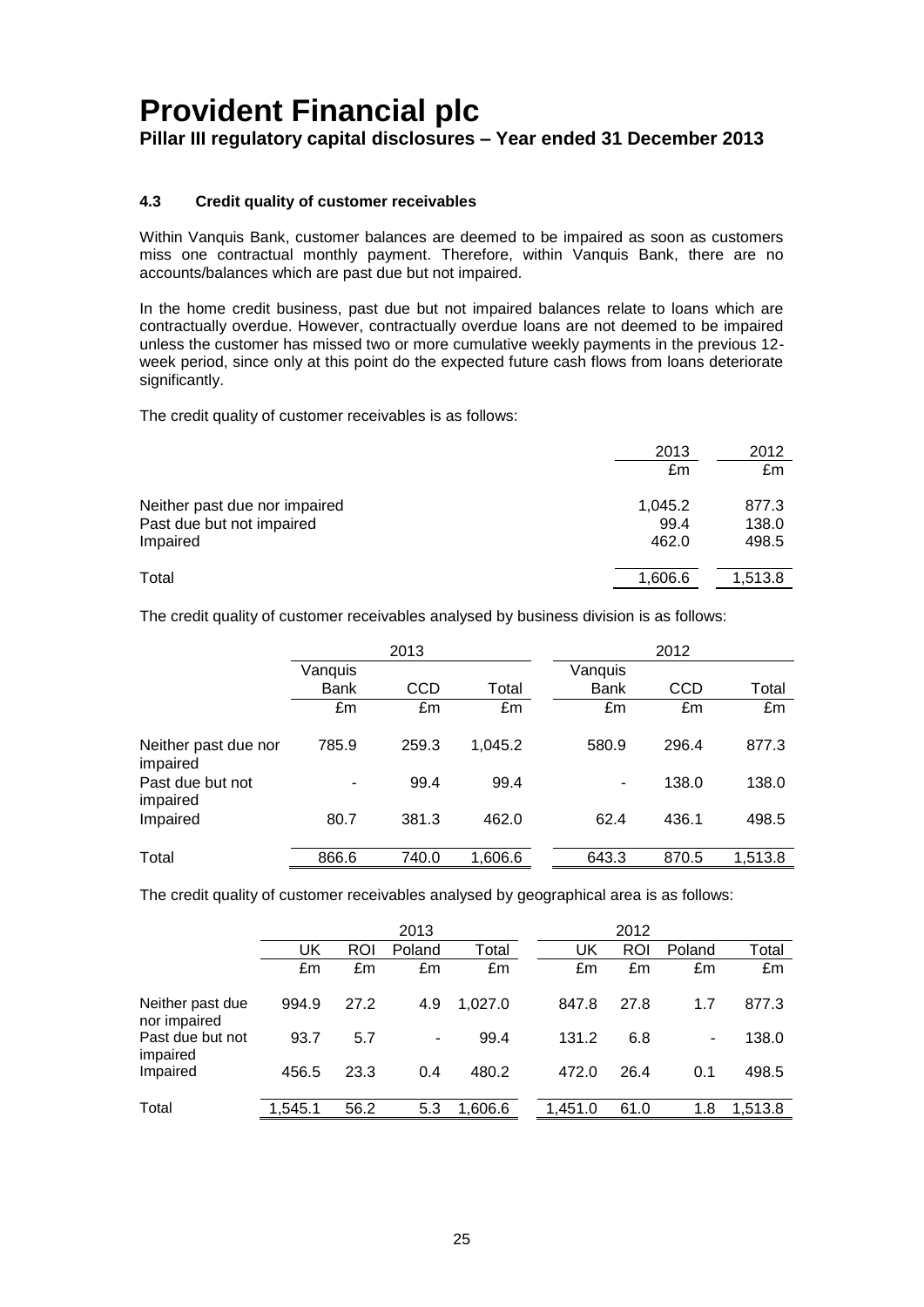### **Pillar III regulatory capital disclosures – Year ended 31 December 2013**

### **4.4 Movement in impairment provisions**

The impairment charge to the income statement in respect of customer receivables analysed by business division is as follows:

|                            | 2013           | 2012          |
|----------------------------|----------------|---------------|
|                            | £m             | £m            |
| Vanquis Bank<br><b>CCD</b> | 129.4<br>269.7 | 95.9<br>230.2 |
|                            |                |               |
| Total                      | 399.1          | 326.1         |

The movement in the impairment allowance account within Vanquis Bank in the year is as follows:

|                                                                                                                 | 2013<br>£m                     | 2012<br>£m                    |
|-----------------------------------------------------------------------------------------------------------------|--------------------------------|-------------------------------|
| At 1 January<br>Charge for the year<br>Amounts written off during the year<br>Amounts recovered during the year | 91.4<br>129.4<br>(99.4)<br>7.4 | 62.4<br>95.9<br>(71.2)<br>4.3 |
| At 31 December                                                                                                  | 128.8                          | 91.4                          |

For CCD, impairment charges are deducted directly from the carrying value of receivables without the use of an impairment allowance account. Accordingly, it is not possible to disclose movements in an impairment allowance account for CCD.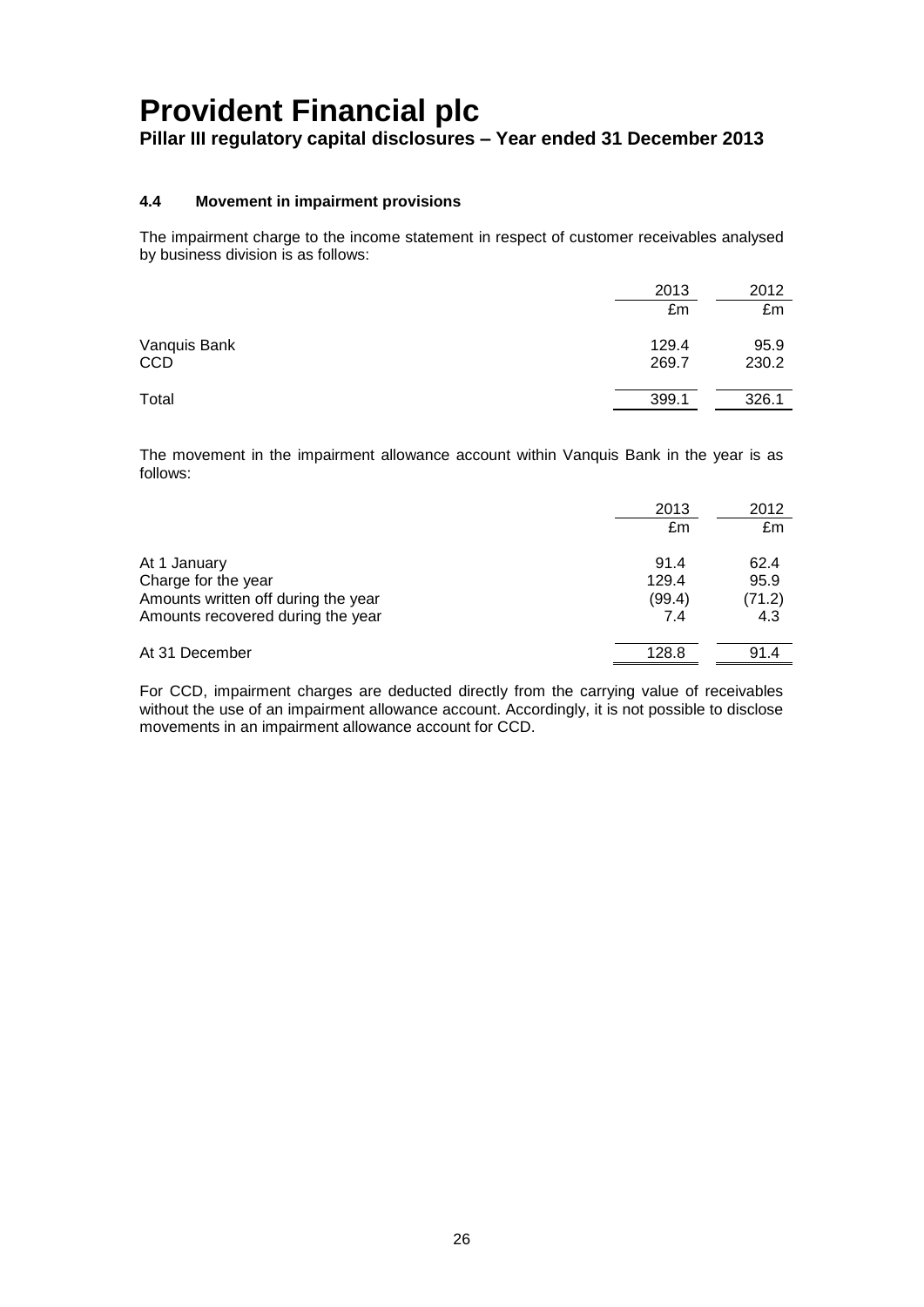**Pillar III regulatory capital disclosures – Year ended 31 December 2013**

### <span id="page-28-0"></span>**5. Counterparty credit risk**

Details of the group's counterparty credit risk and the controls in place to mitigate the risk are set out in section 2.4.1.

### **5.1 Counterparty exposure limits**

The counterparty credit limits that are applied to banks and similar institutions are based on:

- Credit rating limits; and
- An assessment of excess risk.

The group uses credit ratings as an independent measure of an institution's capacity for timely payment of debt. The group relies principally on two UK rating agencies; Moodys and Fitch Ratings. Rating limits are determined by reference to the lower of the long-term rating granted to an institution by Moodys and Fitch Ratings. In each case the institution must also have the highest short-term credit rating of P-1 to be acceptable.

Excess risk is considered by the board on a case by case basis. It is applicable for institutions with whom the group has a strong lending relationship.

### **5.2 Exposure to counterparties**

The group measures exposure value on counterparty credit exposures under the counterparty credit risk (CCR) mark-to-market method. This exposure value is derived by adding the gross positive fair value of the contract (replacement cost) to the contract's potential credit exposure, which is derived by applying a multiple based on the contract's residual maturity to the notional value of the contract.

The group uses derivative financial instruments to hedge the interest rate risk and foreign exchange rate risk on its borrowings. The group does not enter into speculative transactions or positions.

The contractual/notional amounts and the fair value of derivative financial instruments are set out below:

|                                       | 2013        |          |             | 2012         |                          |             |
|---------------------------------------|-------------|----------|-------------|--------------|--------------------------|-------------|
|                                       | Contractual | Fair     | Fair        | Contractual/ | Fair                     | Fair        |
|                                       | /notional   | value of | value of    | notional     | value of                 | value of    |
|                                       | amount      | assets   | liabilities | amount       | assets                   | liabilities |
|                                       | £m          | £m       | £m          | £m           | £m                       | £m          |
| Interest rate swaps<br>Cross-currency | 120.0       |          | (6.7)       | 120.0        | $\overline{\phantom{a}}$ | (9.4)       |
| swaps<br>Foreign exchange             | 36.3        | 5.4      |             | 84.9         | 8.1                      | (1.9)       |
| contracts                             | 7.1         | 0.1      | ۰           | 7.5          | ٠                        | (0.1)       |
| Total                                 | 163.4       | 5.5      | (6.7)       | 212.4        | 8.1                      | (11.4)      |

Due to the high-quality nature of the group's counterparties, the group does not secure collateral and does not establish credit reserves. The group does not provide collateral to counterparties and there is no requirement to provide collateral in the event of a downgrade in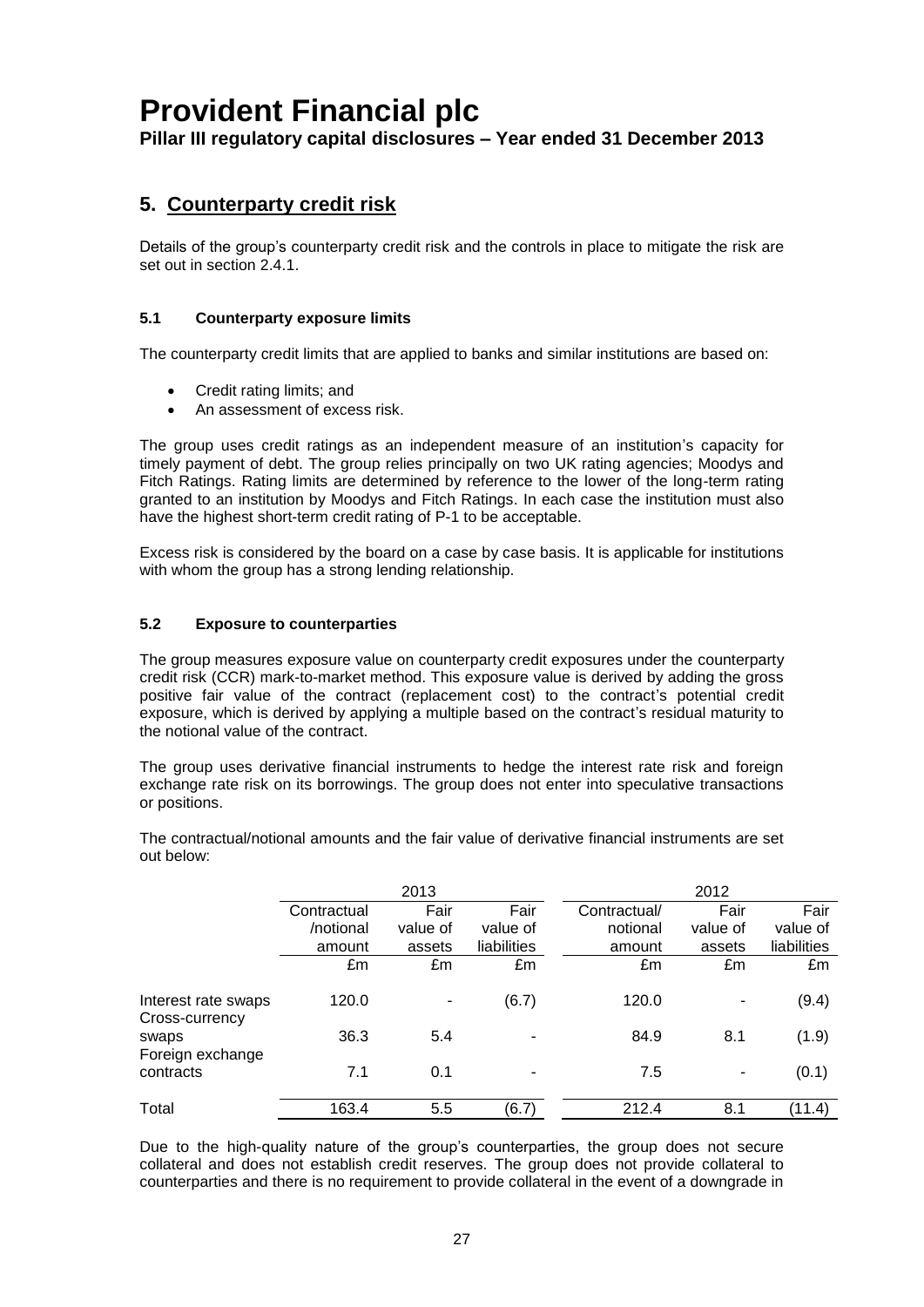the group's own credit rating (currently BBB with a stable outlook by Fitch Ratings) or any other circumstances. The group has no wrong-way risk exposures or credit derivative hedges.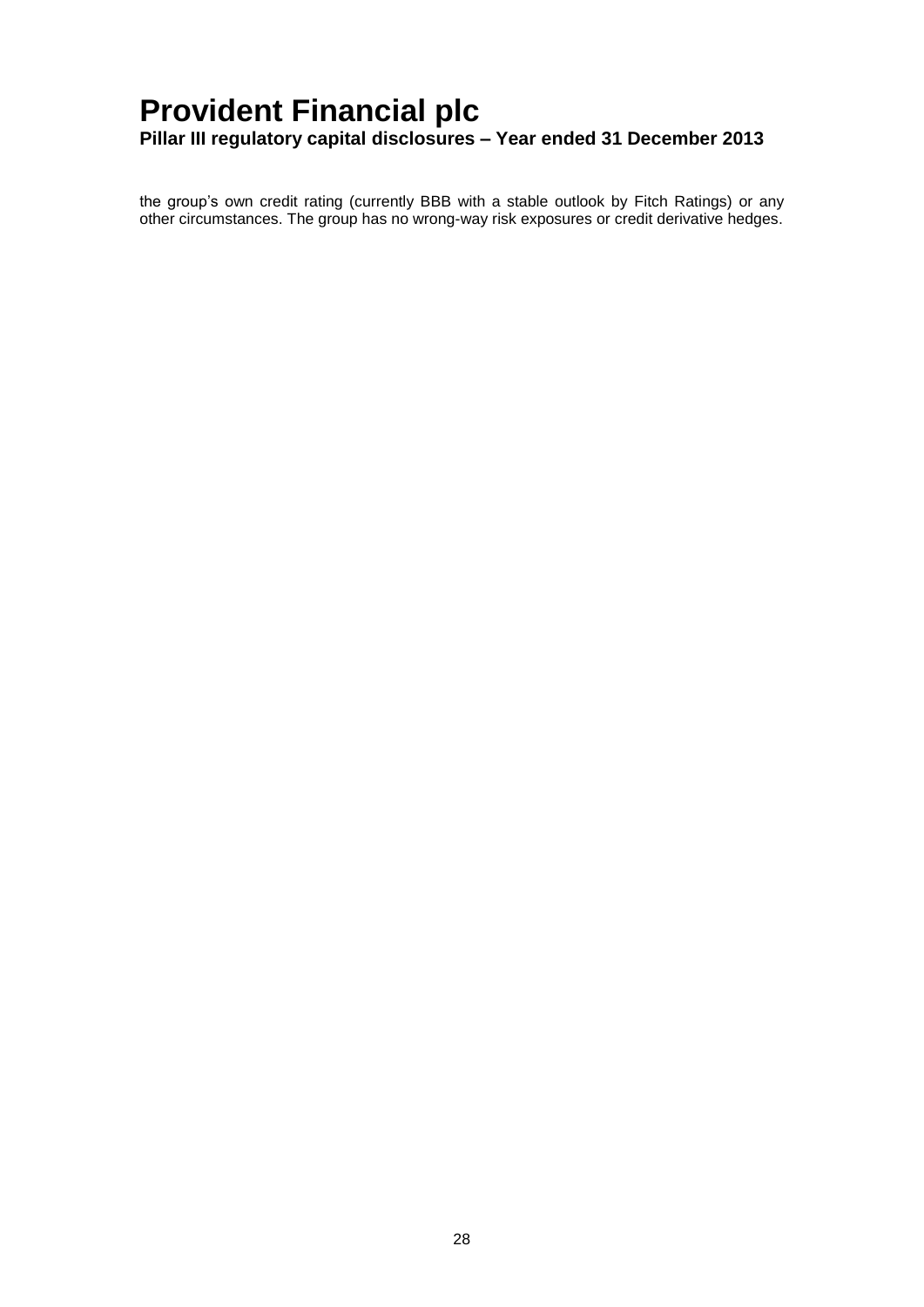**Pillar III regulatory capital disclosures – Year ended 31 December 2013**

### <span id="page-30-0"></span>**6. Interest rate risk**

Details of the group's interest rate risk and the controls in place to mitigate the risk are set out in section [2.4.4.](#page-17-0)

The group measures its interest rate exposure by quantifying the impact of an immediate and sustained movement of 200bp in LIBOR rates upon its forecast profit.

In calculating this exposure, the group assumes that it will re-price products for new lending. It is possible for Vanquis Bank to re-price its receivables within 2 months' and for CCD loans to be issued at re-priced levels within 1 month. Given the short duration of the receivables book, on average the group would be able to re-price its receivables portfolio within 6 months to mitigate the impact upon forecast borrowing costs.

The level of fixed and floating rate receivables and borrowings beyond the next 6 months are forecast to be matched, resulting in a neutral interest rate position.

The level of downside risk resulting from exposure to interest rates calculated on the basis set out above as at 31 December 2013 and 31 December 2012 is as follows:

|              | 2013                     | 2012 |
|--------------|--------------------------|------|
|              | £m                       | £m   |
| Sterling     | 0.9                      | 1.4  |
| Euro         | 0.5                      | 0.4  |
| Polish zloty | $\overline{\phantom{a}}$ | ۰    |
| Total        | 1.4                      | 1.8  |
|              |                          |      |